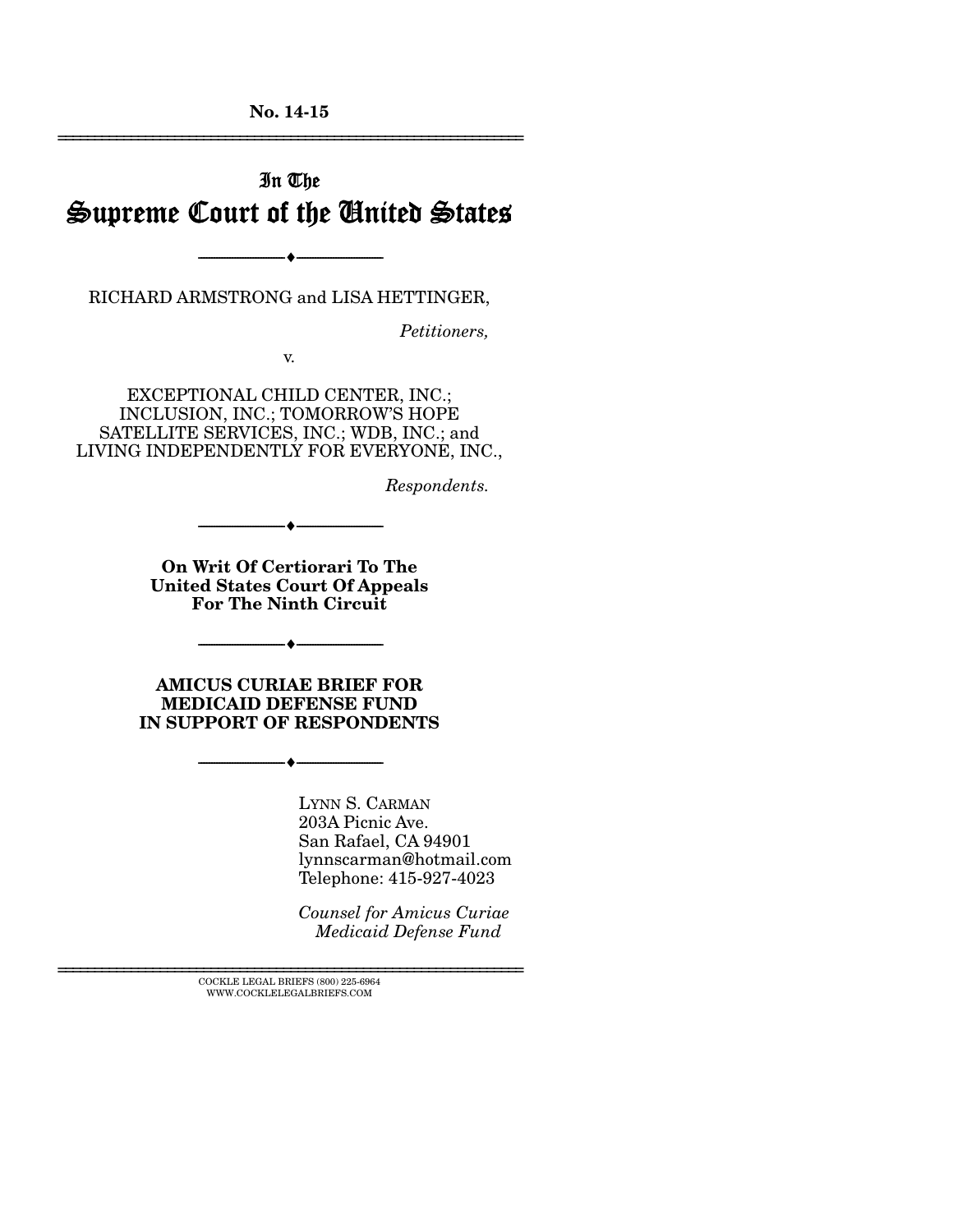#### TABLE OF CONTENTS

#### Page

- I. The principle, that the king must obey his own laws, and that an officer who proposes to disobey the law of the land is thereby stripped, in equity, of all powers to so act to the injury of persons, has already been embedded *sub silencio* into federal jurisprudence in respect to federal officers. This principle should likewise, for the same reasons, be articulated and applied in State officer cases, such as the case at bar .................................................. 13
- II. *Bond v. United States,* 131 S.Ct. 2355 (2011), resolves many issues in favor of the Respondents ........................................ 16
- III. The Respondents also have a federalism cause of action, to prevent injury from the acts of the Directors contrary to, hence preempted under the Supremacy Clause by the supreme federal law, Section 30(A), and the State Plan conformance requirement of 42 U.S.C. § 1396a(a) .................................................. 19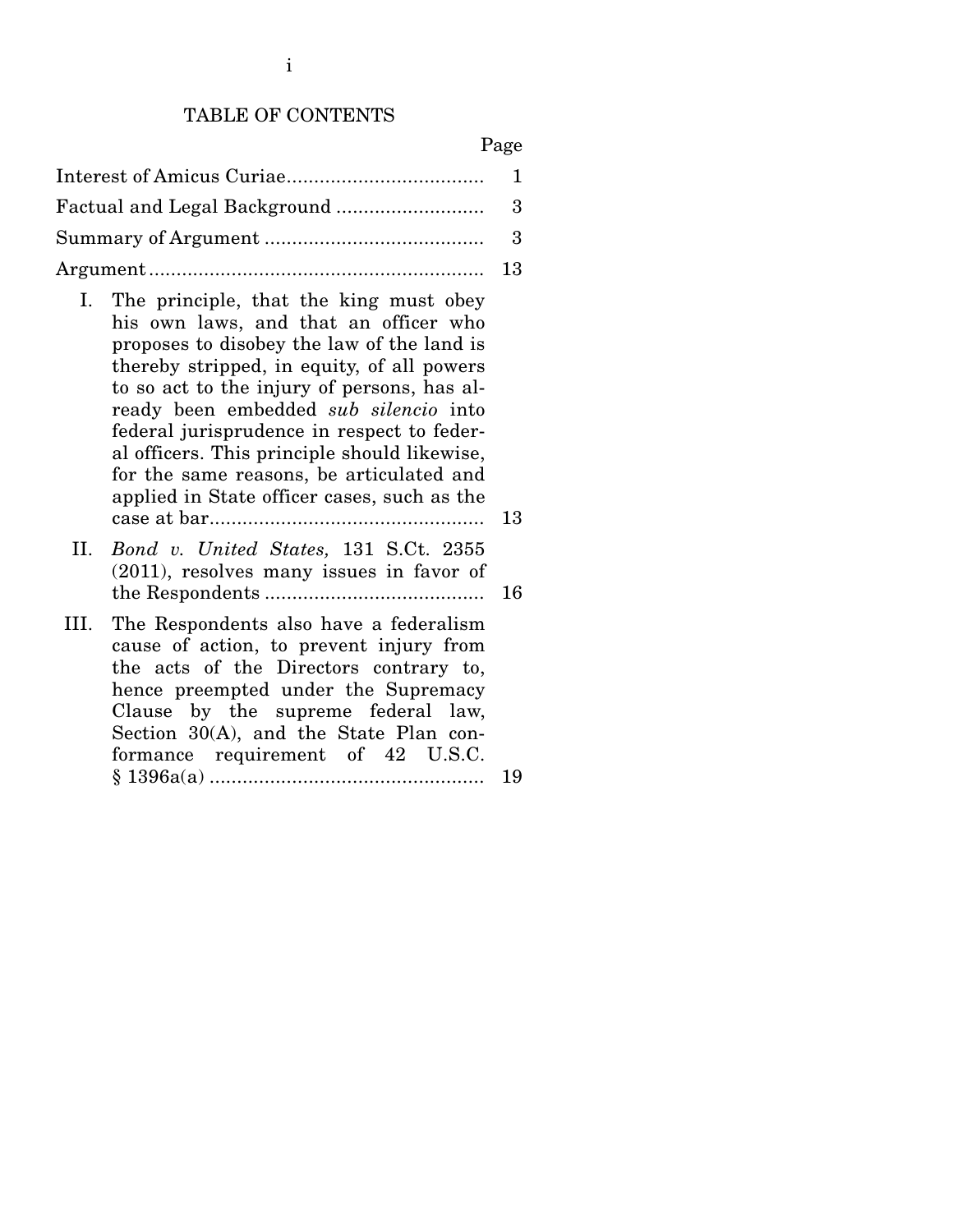#### TABLE OF CONTENTS – Continued

Page

 IV. The objections of the Petitioners that the State's acceptance of federal funding subject to the conditions of the Medicaid Act, constitutes a mere "contract," in which Medicaid beneficiaries are mere "incidental beneficiaries of a contract," is irrelevant to the case made by the Respondents ............................................... 23 V. The all-inclusive wording of the Supremacy Clause repels the construction proposed: that only "pre-enforcement" causes of action exist under the Supremacy Clause ........................................................ 25 VI. The Court has ruled directly opposite of this unsupported new theory of the Petitioners and the Government: that only "pre-enforcement" causes of action exist under the Supremacy Clause ........... 26 VII. The claim that the Medicaid Act foreclosed Supremacy Clause suits has already been rejected by the Court, several times .............................................. 27 Conclusion............................................................ 29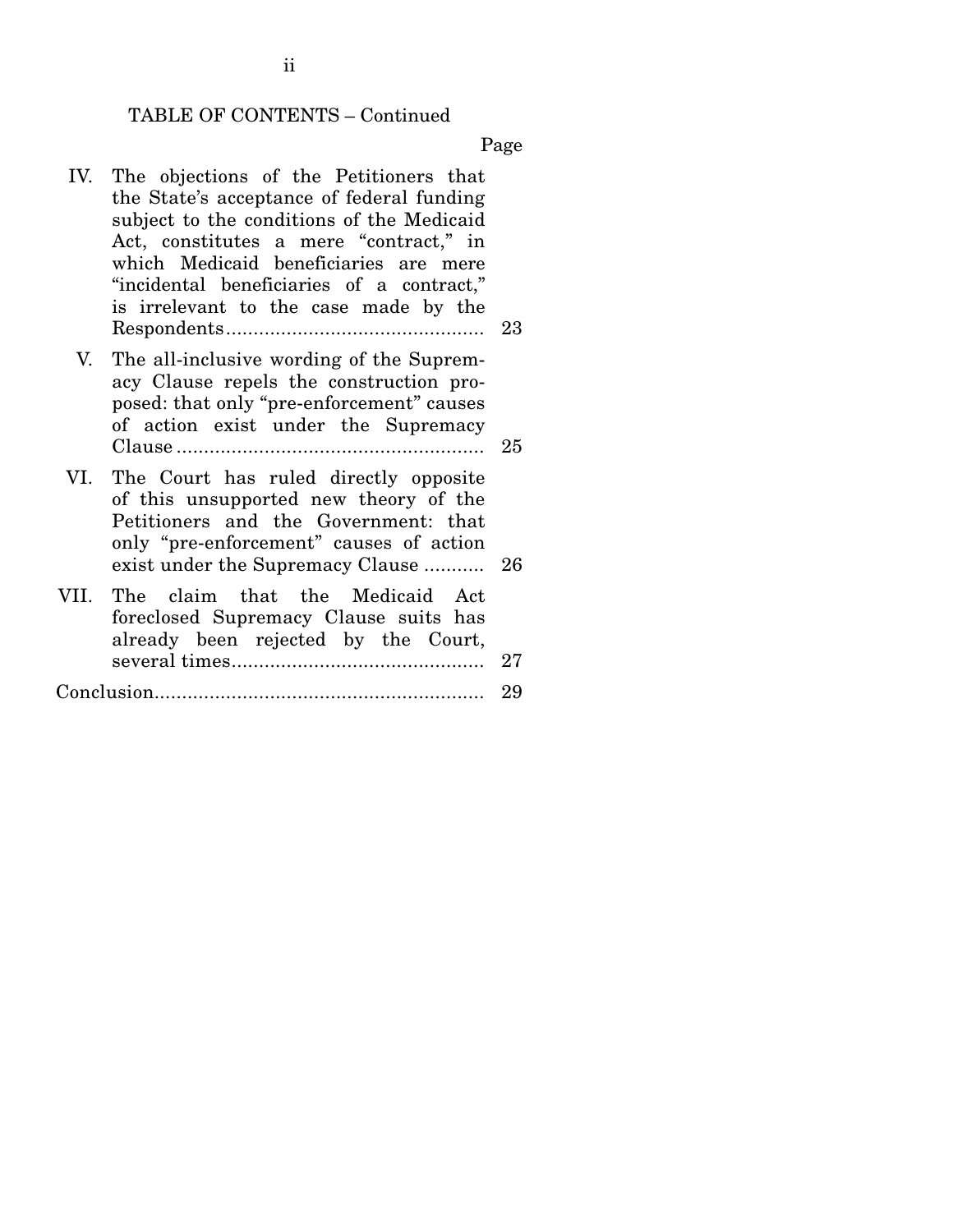## TABLE OF AUTHORITIES

Page

## CASES

| Abbott Laboratories v. Gardner, 387 U.S. 136                              |
|---------------------------------------------------------------------------|
| Allen v. Baltimore & Ohio R. Co., 114 U.S. 311                            |
| American School of Magnetic Healing v.<br>McAnnulty, 187 U.S. 94 (1902)13 |
| Association of Data Processing Service Organi-                            |
|                                                                           |
| <i>Blessing v. Freestone, 520 U.S. 329 (1997) 28</i>                      |
| Board of Liquidation v. McComb, 92 U.S. 531                               |
| Bond v. United States, 131 S.Ct. 2355, 564 U.S.                           |
| Burgio and Camofelice, Inc. v. NYS Dept. of                               |
| California Pharmacists Assn. v. Douglas, 2:09-                            |
| City of Burbank v. Lockheed Air Terminal, Inc.,                           |
| Clayworth v. Bonta, 295 F.Supp.2d 1110 (E.D.                              |
| Douglas v. Independent Living Center, 132                                 |
| Ex parte Young, 209 U.S. 123 (1908)18, 19                                 |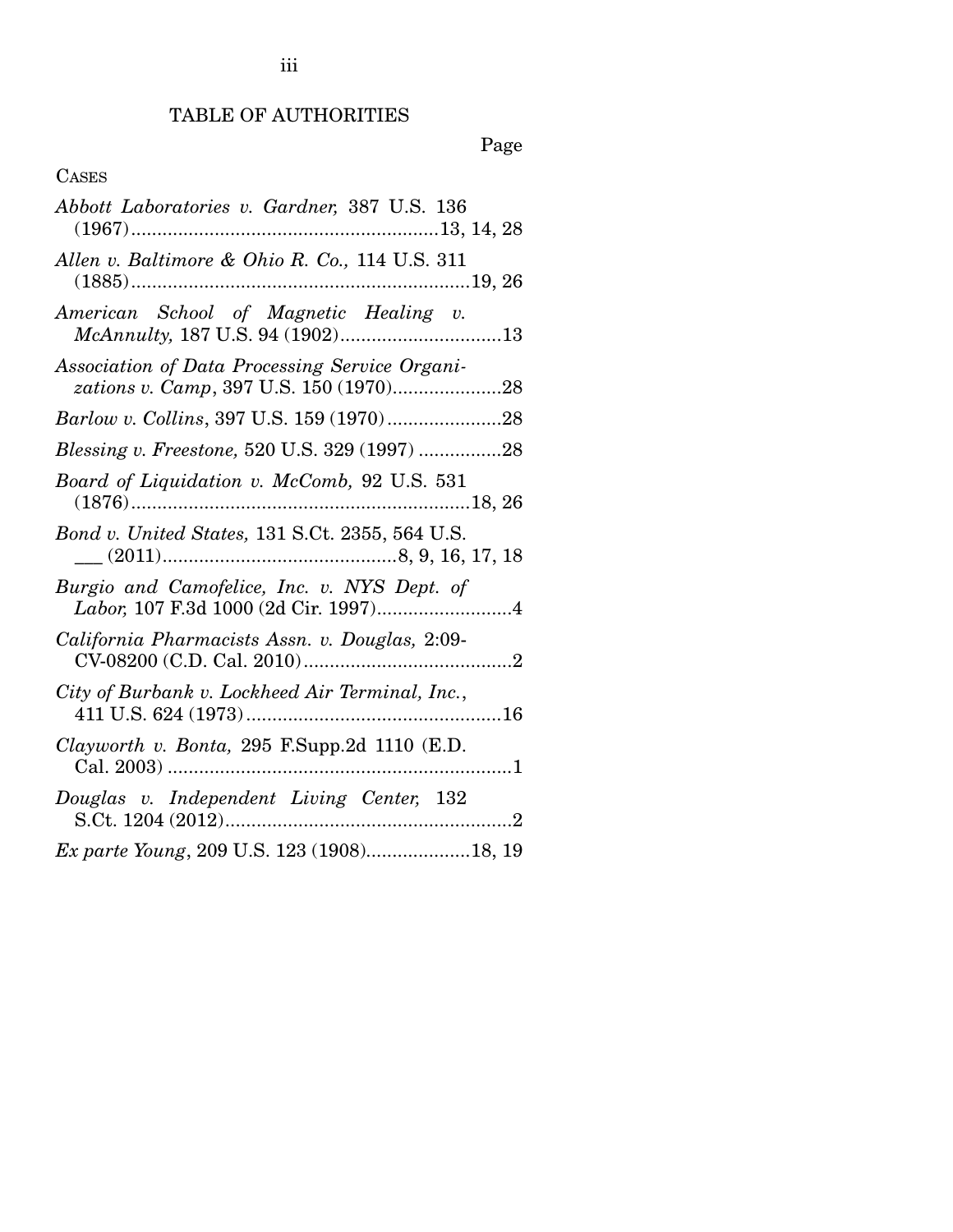## TABLE OF AUTHORITIES – Continued

| Page                                                |
|-----------------------------------------------------|
| Gade v. Nat'l Solid Wastes Mgmt. Assn., 505         |
| Golden State Transit Corp. v. Los Angeles, 493      |
| Idaho v. Coeur d'Alene Tribe of Idaho, 521 U.S.     |
| Independent Living Center v. Shewry, 543 F.3d       |
| Independent Living Center v. Maxwell-Jolly,         |
| King v. Smith, 392 U.S. 309 (1968)15, 28            |
| Lawrence County v. Lead-Deadwood Sch. Dist.         |
| Lime & Avocado Growers, Inc. v. Paul, 373 U.S.      |
| Managed Pharmacy Care v. Maxwell-Jolly, 603         |
| Marbury v. Madison, 5 U.S. 137 (1803)3, 26          |
| New York v. United States, 505 U.S. 144 (1992)8, 20 |
| Pennhurst School and Hospital v. Halderman,         |
| P.G.&E. v. State Energy Res. Cons. & Dev.           |
|                                                     |
| Ray v. Atlantic Richfield Co., 436 U.S. 151         |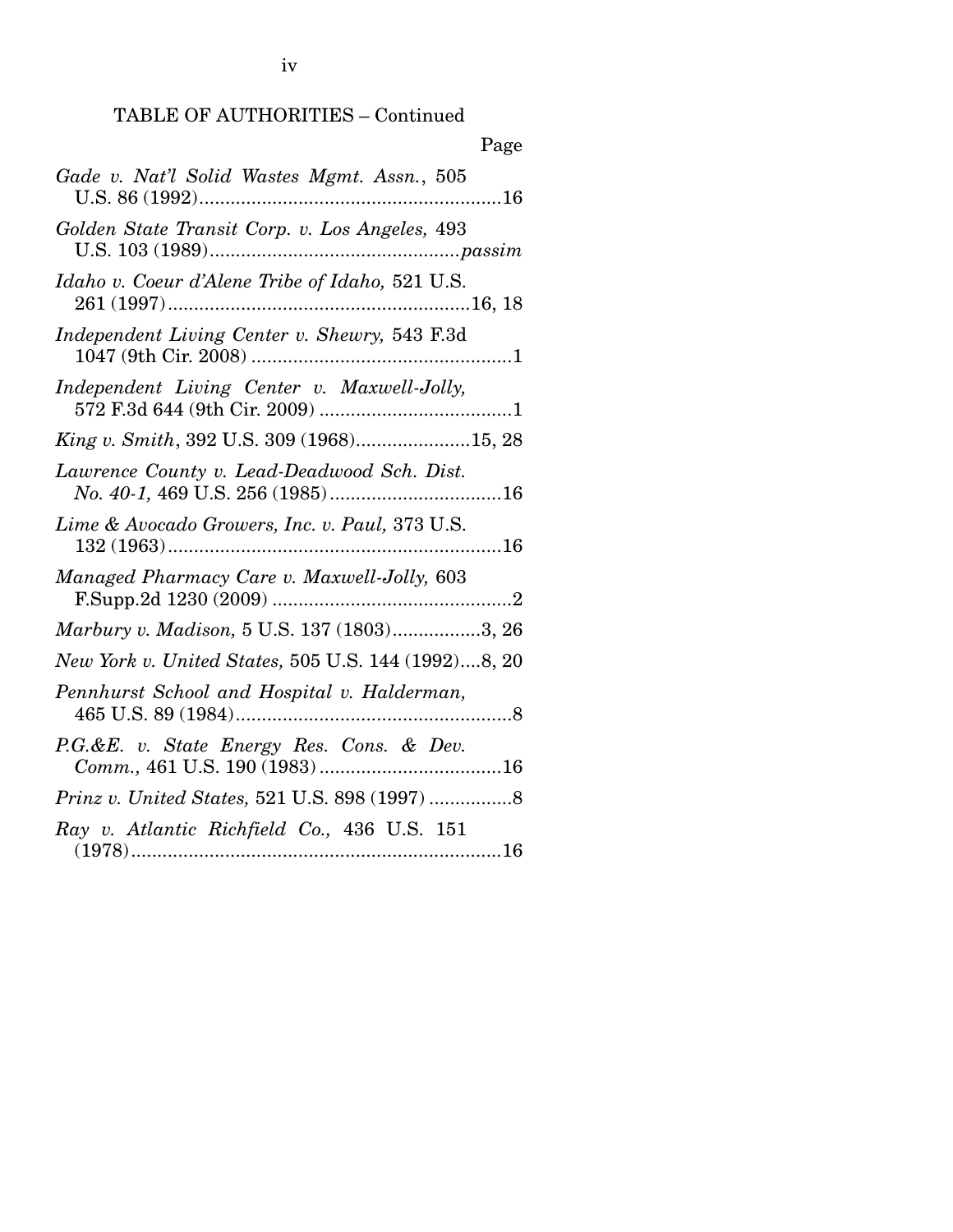## TABLE OF AUTHORITIES – Continued

v

| Page                                               |
|----------------------------------------------------|
| Rosado v. Wyman, 397 U.S. 397 (1970)15, 26, 27, 28 |
| Shaw v. Delta Air Lines, Inc., 463 U.S. 485        |
|                                                    |
| Tennessee Elec. Power Co. v. TVA, 306 U.S. 118     |
| Western Air Lines, Inc. v. Port. Auth. of NY and   |
| Western Pacific, Cal. R. v. Southern Pacific Co.,  |
| Wilder v. Virginia Hospital Assn., 496 U.S. 498    |

## CONSTITUTIONAL PROVISIONS

## **STATUTES**

## 28 U.S.C.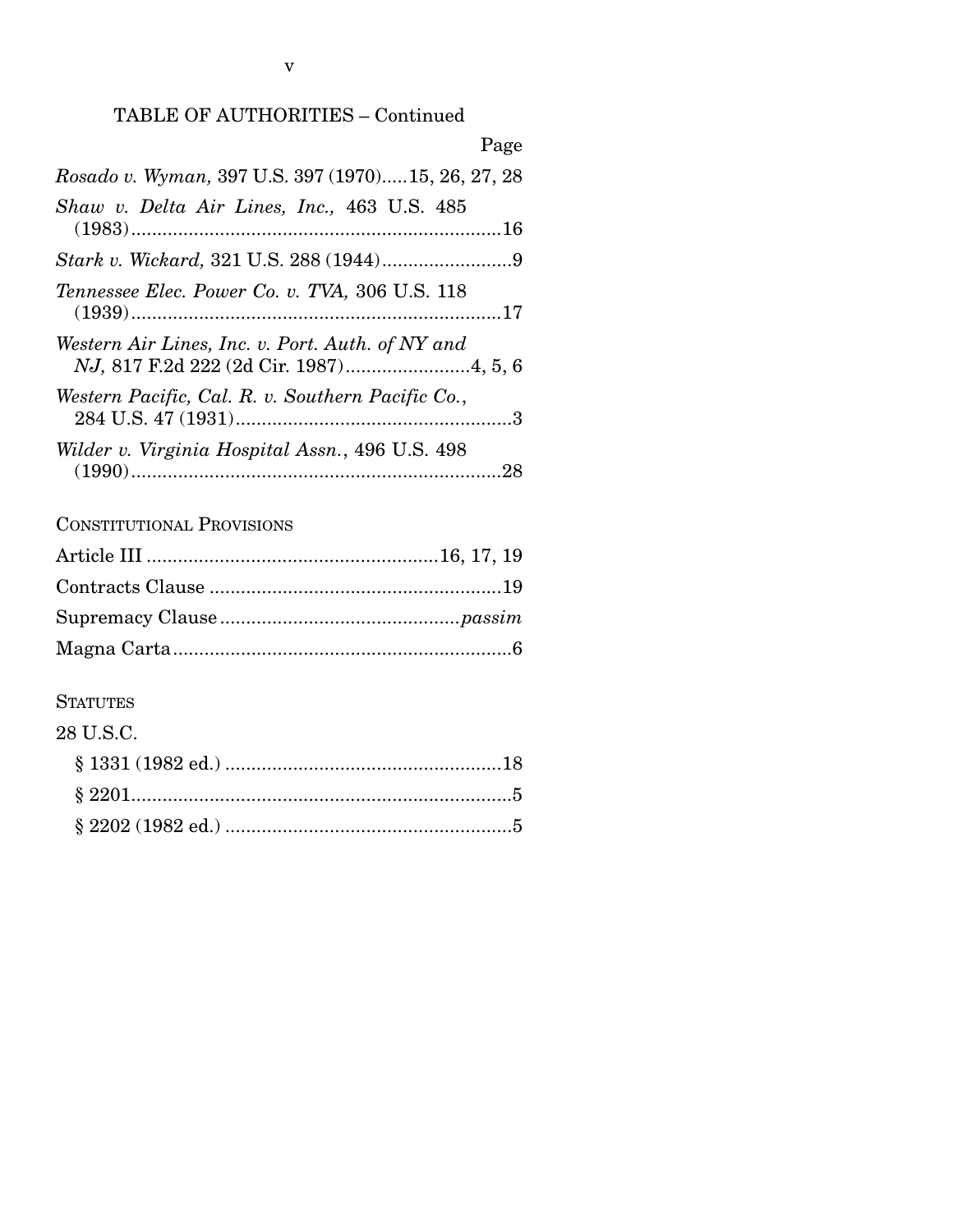## TABLE OF AUTHORITIES – Continued

Page

## 42 U.S.C.

### **AUTHORITIES**

| de Tocqueville, <i>Democracy in America</i> (1839) 21, 22                                                                          |
|------------------------------------------------------------------------------------------------------------------------------------|
| Hamburger, Law and Judicial Duty, 194-208,                                                                                         |
| Harrison, <i>Ex parte Young</i> , 60 Stan. L. Rev. 989,                                                                            |
| $\mathbf{Th}_{\mathbf{e}}$ $\mathbf{F}_{\mathbf{e}}$ density $\mathbf{M}_{\mathbf{e}}$ 99 (C Description of 1001)<br>$\mathcal{L}$ |

The Federalist, No. 33 (C. Rossiter ed. 1961) .............. 6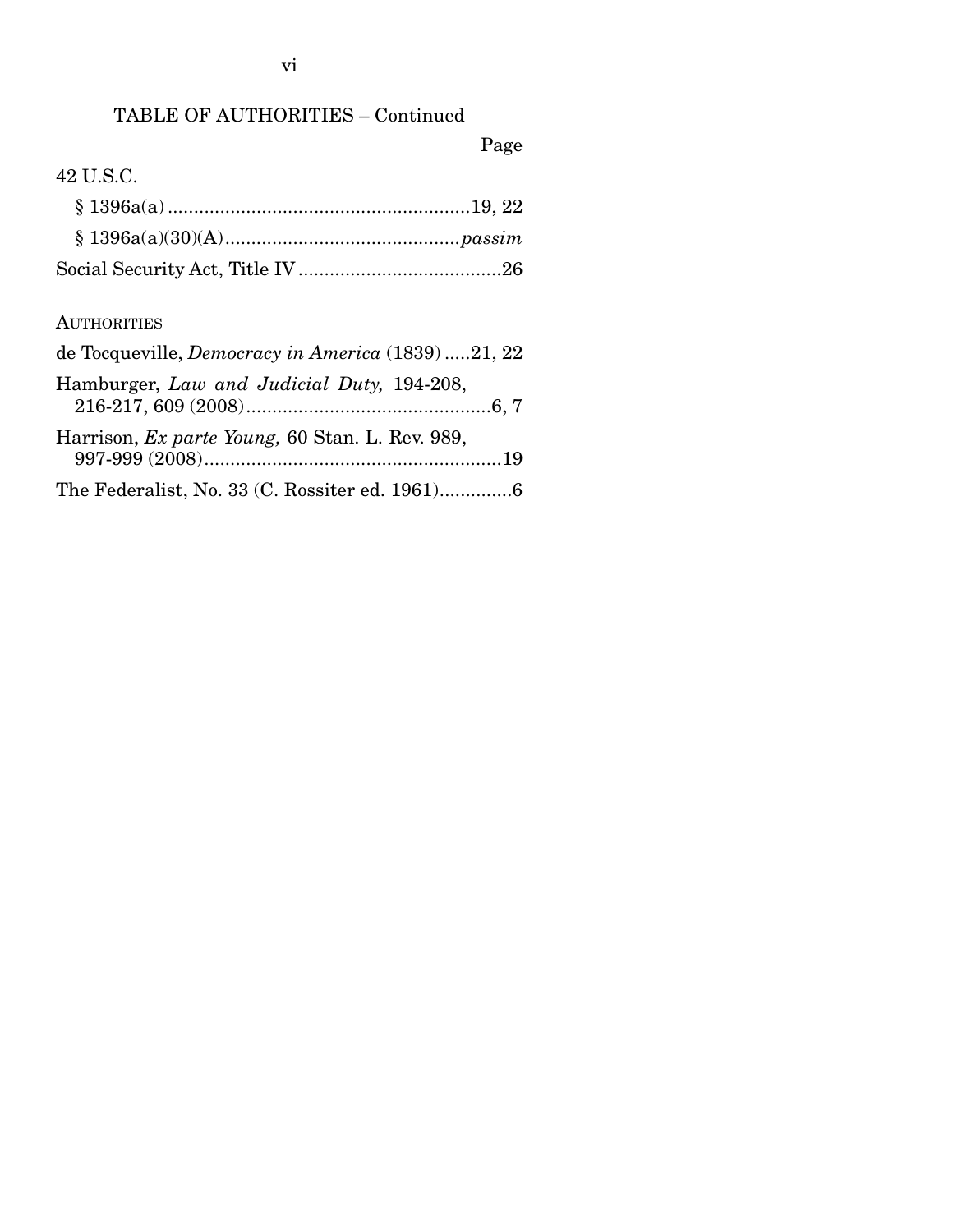### **INTEREST OF AMICUS CURIAE**<sup>1</sup>

 Amicus, the Medicaid Defense Fund (MDF), is a nonprofit public interest law foundation, located in San Rafael, California, which is organized to secure, for charitable purposes, civil and economic rights of health care consumers, especially but not limited to their rights under the federal Medicaid Act.

 To that end, MDF has freed up at least \$400 million in funding for Medicaid programs in litigation sponsored and supported by MDF during 2004 through the present, in California to pay:

 – pharmacies in the case of *Clayworth v. Bonta,* 295 F.Supp.2d 1110 (E.D. Cal. 2003), (preliminary injunction enjoining 5% cut to pharmacies in the Medicaid program in California);

 – physicians, dentists, pharmacies, optometrists, adult health care centers, non-emergency medical transporters (NEMT), and home health agencies in *Independent Living Center v. Shewry,* 543 F.3d 1047 (9th Cir. 2008); *Independent Living Center v. Maxwell-Jolly,* 572 F.3d 644 (9th Cir. 2009);

<sup>&</sup>lt;sup>1</sup> This amicus curiae brief is filed pursuant to Consent to the filing of amicus curiae briefs in support of either party or of neither party, filed by counsel for Petitioners on November 17, 2014, and by Respondents on November 19, 2014. (Docket, Case No. 14-15). No counsel for a party authored this brief in whole or in part, and no person or entity, other than amicus or its counsel, made a monetary contribution specifically for the preparation or submission of this brief.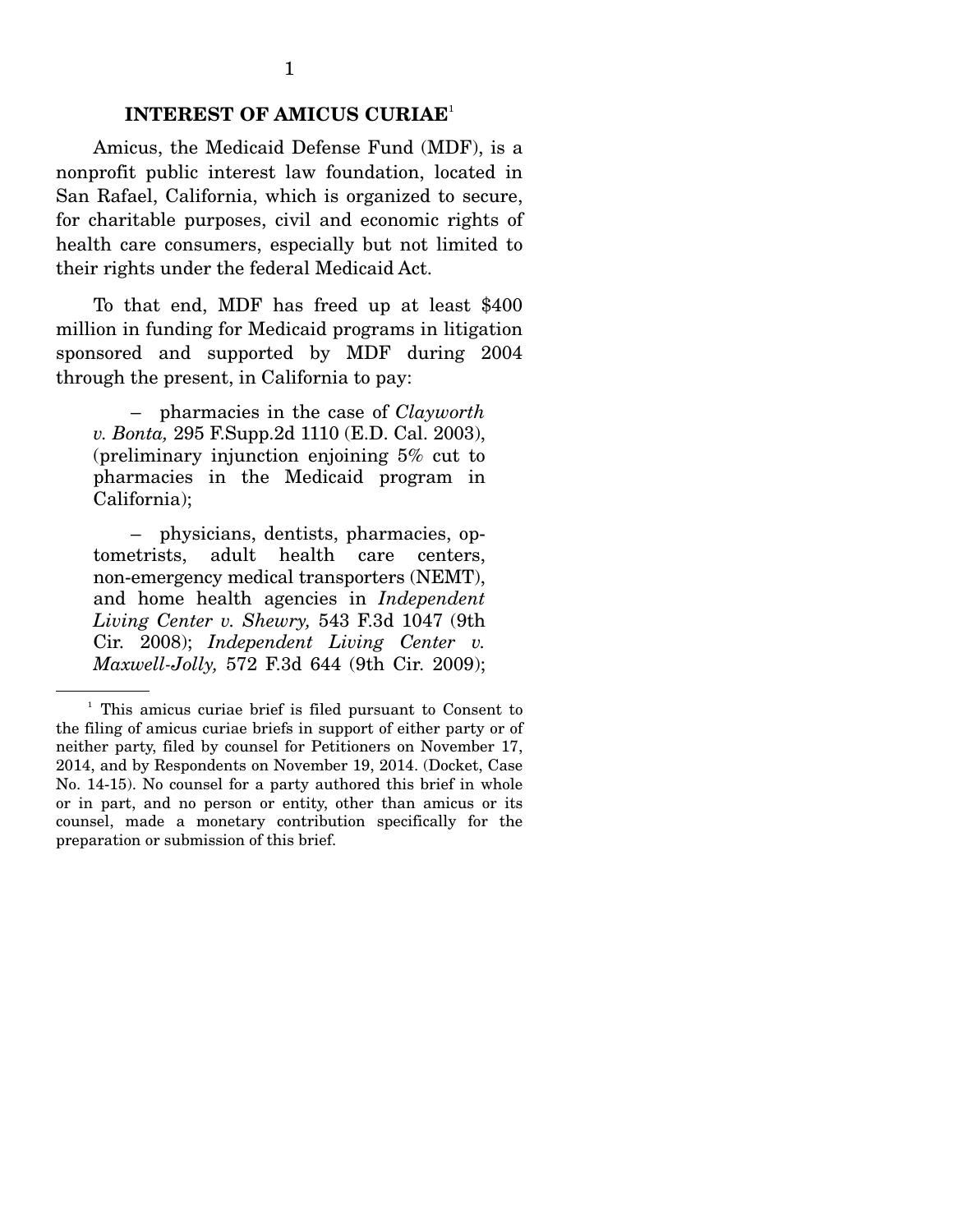(preliminary injunction enjoining 10% cut to these Medicaid providers); vacated without prejudice in *Douglas v. Independent Living Center,* 132 S.Ct. 1204 (2012); appeal vol. dismissed, August 2014; settlement approved by District Court (2014), pending CMS approval; (with providers retaining all payments received under the preliminary injunction);

 – pharmacies, in *Managed Pharmacy Care v. Maxwell-Jolly,* 603 F.Supp.2d 1230  $(2009)$ ; (preliminary injunction enjoining  $5\%$ cut to Medicaid pharmacies); vacated without prejudice in *Douglas v. Independent Living Center,* 132 S.Ct. 1204 (2012); appeal vol. dismissed, August 2014; settlement approved by District Court (2014), pending CMS approval; (with providers retaining all payments received under the preliminary injunction);

 – pharmacies, in *California Pharmacists Assn. v. Douglas* 2:09-CV-08200 (C.D. Cal. 2010); (preliminary injunctions restraining Maximum Allowable Cost pharmacy payment reduction, and restraining Upper Billing Limit on Medi-Cal pharmacy payments); appeal pending.

 A victory in this case by the Petitioners on the Question Presented would be ruinous to thousands of pharmacies and other providers in California, and worse, compromise if not destroy access to quality health care for millions of Medicaid beneficiaries in California, for whom the Medicaid Defense Fund is pledged to protect in the courts to the extent possible.

--------------------------------- ---------------------------------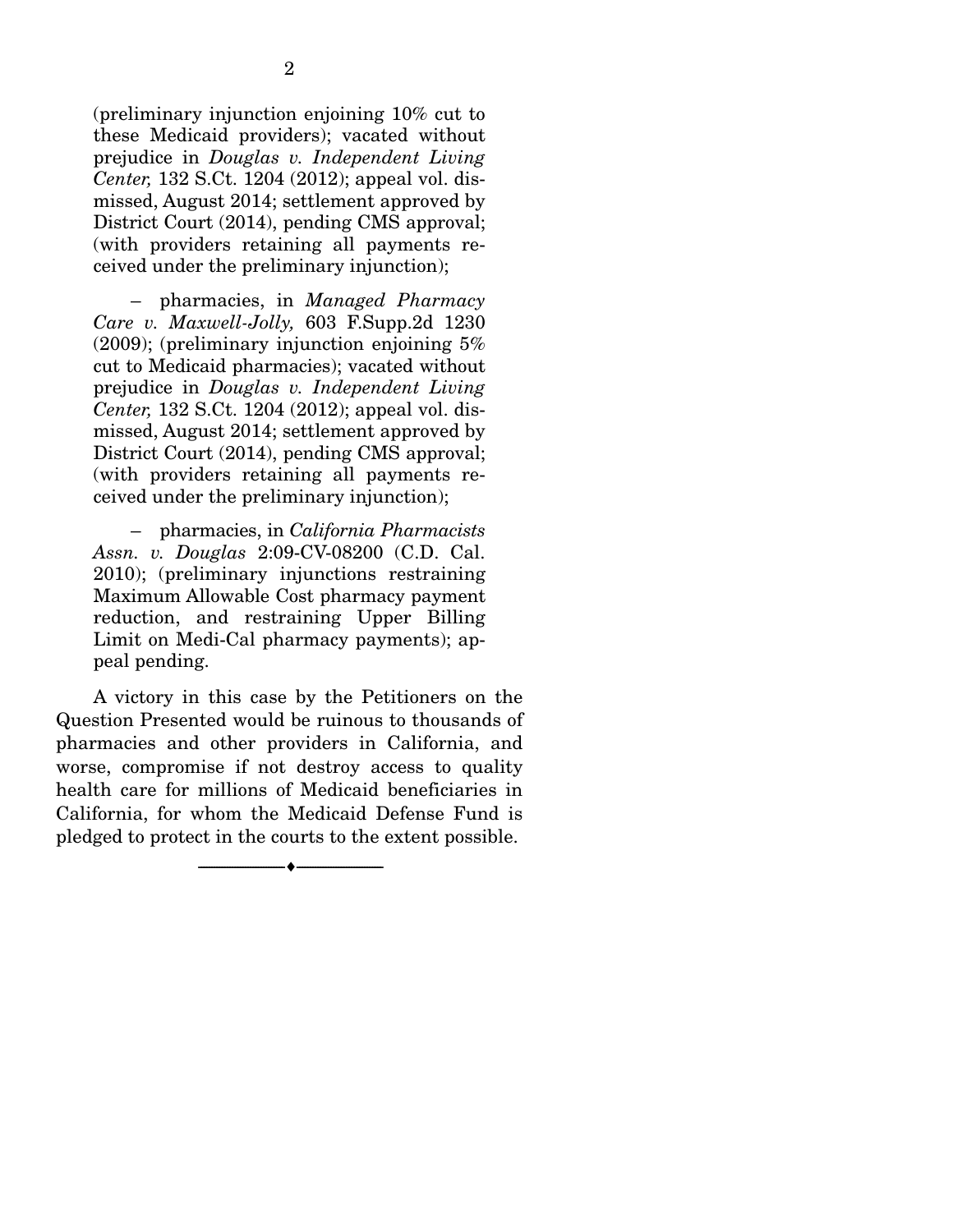#### **FACTUAL AND LEGAL BACKGROUND**

 The facts and the legal background of this case are set forth in the respective briefs filed by the Petitioners and the Respondents in this case.

--------------------------------- ---------------------------------

#### **SUMMARY OF ARGUMENT**

 Important principles compel the conclusion that the Medicaid provider Respondents have a cause of action under the Supremacy Clause to prevent injury from continuing action of the defendant state official, contrary to federal law.

 The first principle is that law is not limited to just that part which deals with the withholding of rights, but, also includes the part of law which relates to remedies to prevent injury to cognizable interests of persons.

*See Marbury v. Madison, 5 U.S. 137, 163* (1803),<sup>2</sup> and *Western Pacific, Cal. R. v. Southern Pacific Co.*,  $284$  U.S.  $47$ ,  $51-52$   $(1931)$ , for the general proposition

<sup>&</sup>lt;sup>2</sup> [I]t is a settled and invariable principle in the laws of England that *every right, when withheld*, must have a remedy, and *every injury its proper redress.* 

<sup>(</sup>Emphasis supplied).

<sup>&</sup>lt;sup>3</sup> A person is a "party in interest":

<sup>. . .</sup> if the bill discloses that some *definite legal right*  possessed by the complainant *is seriously threatened or* that the unauthorized and therefore *unlawful*  (Continued on following page)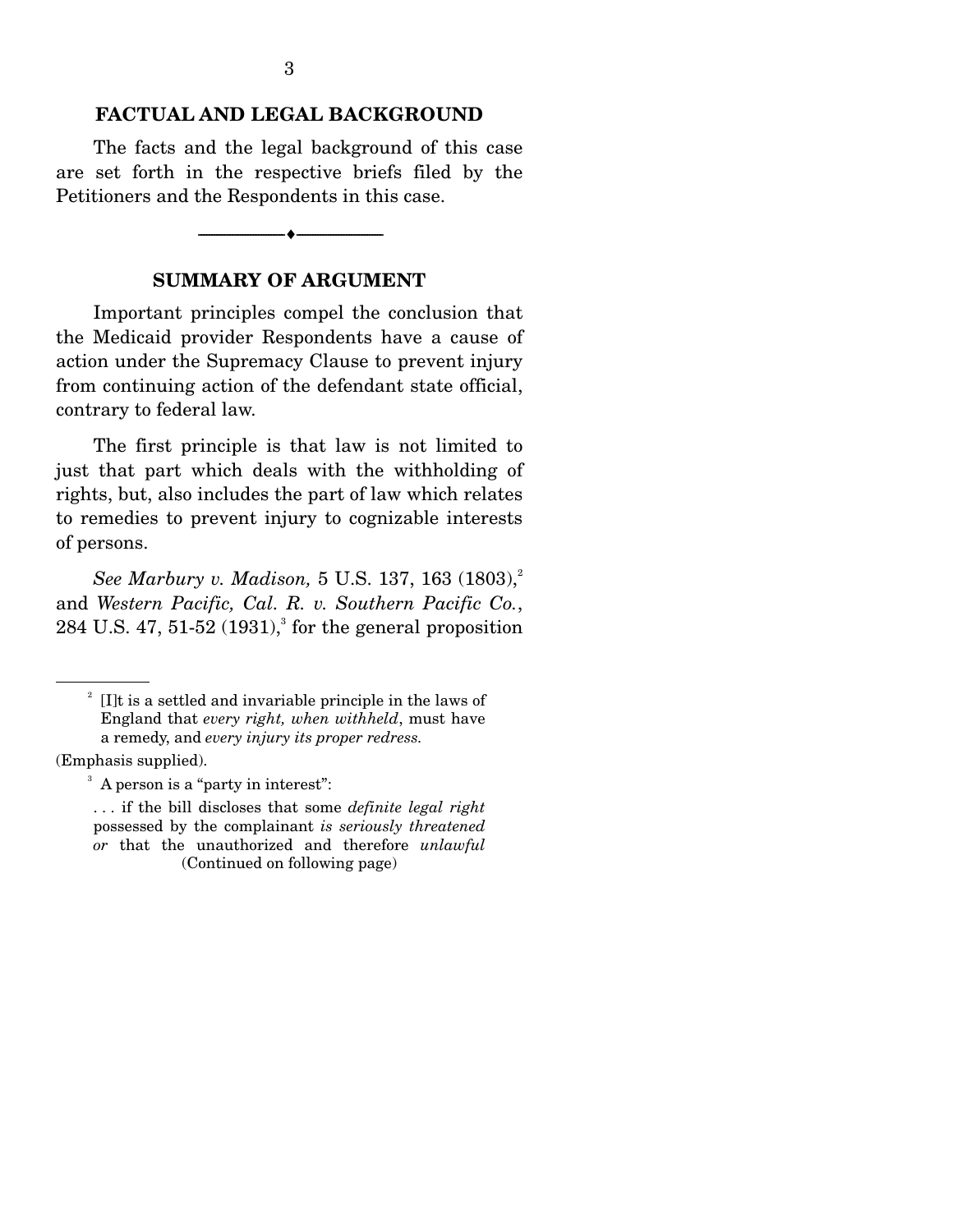that relief may be had for injury to a cognizable interest of the plaintiff, not merely, only for the withholding of a right. So that a plaintiff is not out of court if he or she has no "right" created by Congress, if the plaintiffs sue – as in case at  $bar -$  to prevent injury under the injury branch of law, in which relief is granted under the equity jurisdiction of the courts.

*See Golden State Transit Corp. v. Los Angeles,*  493 U.S. 103, 119 (1989) (Kennedy, J., dissent), and two circuit cases *– Western Air Lines, Inc. v. Port Auth. of NY and NJ,* 817 F.2d 222 (2d Cir. 1987), and *Burgio and Camofelice, Inc. v. NYS Dept. of Labor,*  107 F.3d 1000, 1006 (2d Cir. 1997) – as typical opinions which rule that injunctive relief is available to prevent injury from a State officer's action contrary to federal law, despite absence of any Congressionallycreated right.

Thus Kennedy, J., asserted that:

By concluding that Golden State may not obtain relief under § 1983, we would not leave the company without a remedy....  $\S 1983$ does not provide the exclusive relief that the federal courts have to offer. . . . [P]laintiffs may vindicate . . . pre-emption claims by seeking . . . equitable relief in the district court through their powers under the federal

*action* of the defendant . . . *may directly and adversely affect* the complainant's welfare.

<sup>(</sup>Emphasis supplied).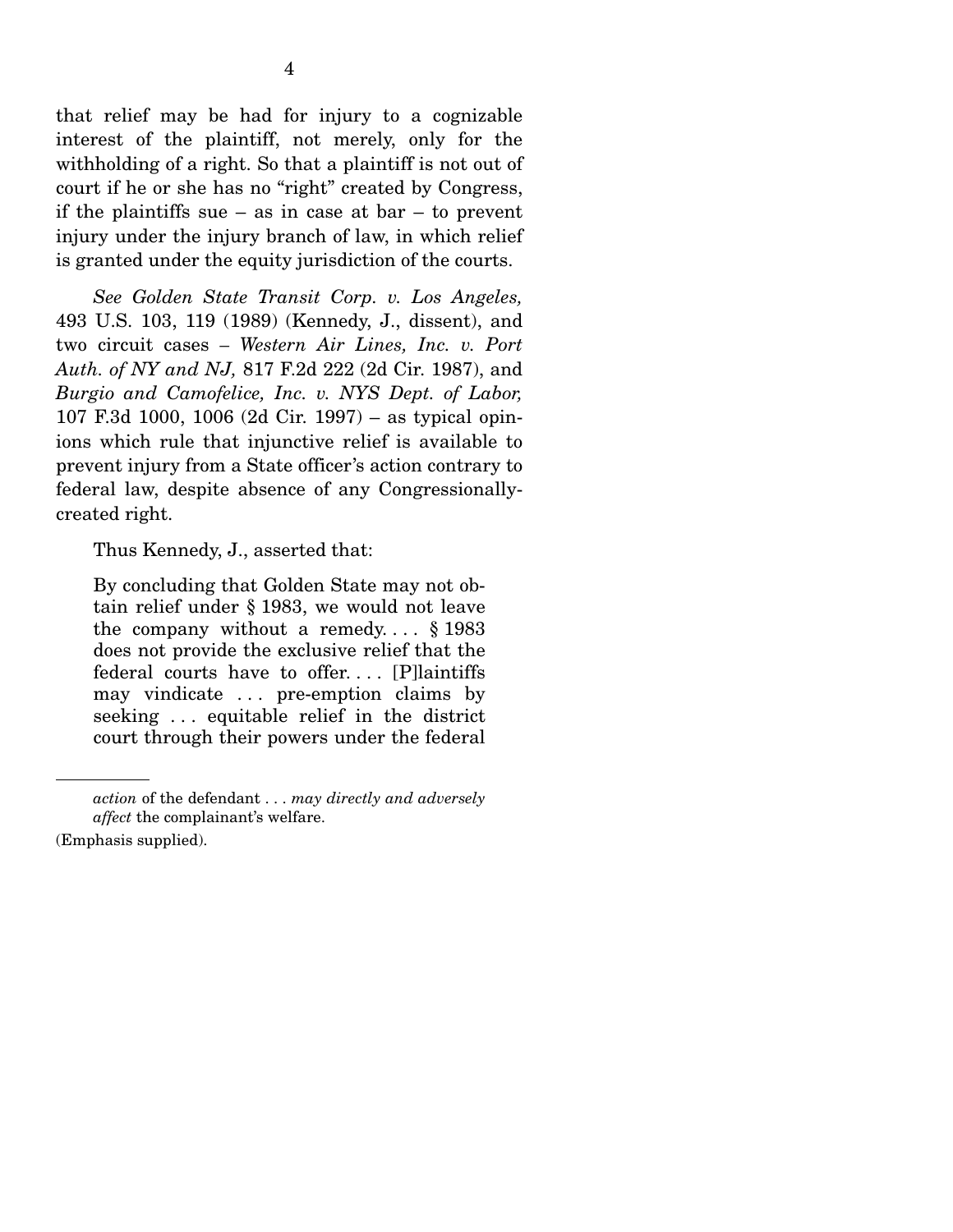jurisdictional statutes. See 28 U.S.C. § 1331 (1982 ed.); 28 U.S.C. § 2201; 28 U.S.C. § 2202 (1982 ed.).

(*Golden State,* 493 U.S. at 119).

*Western Air Lines* explained, 817 F.2d at 225:

A claim under the Supremacy Clause that a federal law preempts a state regulation is distinct from a claim for enforcement of that federal law.

(817 F.2d at 225), and:

The primary function of the Supremacy Clause is to define the relationship between state and federal law. It is essentially a power conferring provision, one that allocates authority between the national and state governments. . . . A claim under the Supremacy Clause simply asserts that a federal statute has taken away local authority. . . . In contrast, an implied private right of action is a means of enforcing the substantive provisions of a federal law. . . .

(817 F.2d at 225-226), and:

The question whether the Supremacy Clause . . . may be used as a sword in bringing a § 1983 action is, of course, different from that decided in the affirmative by the Supreme Court in *White Mountain Apache Tribe v. Bracker,* 448 U.S. 136 (1980*)* – whether the Supremacy Clause may be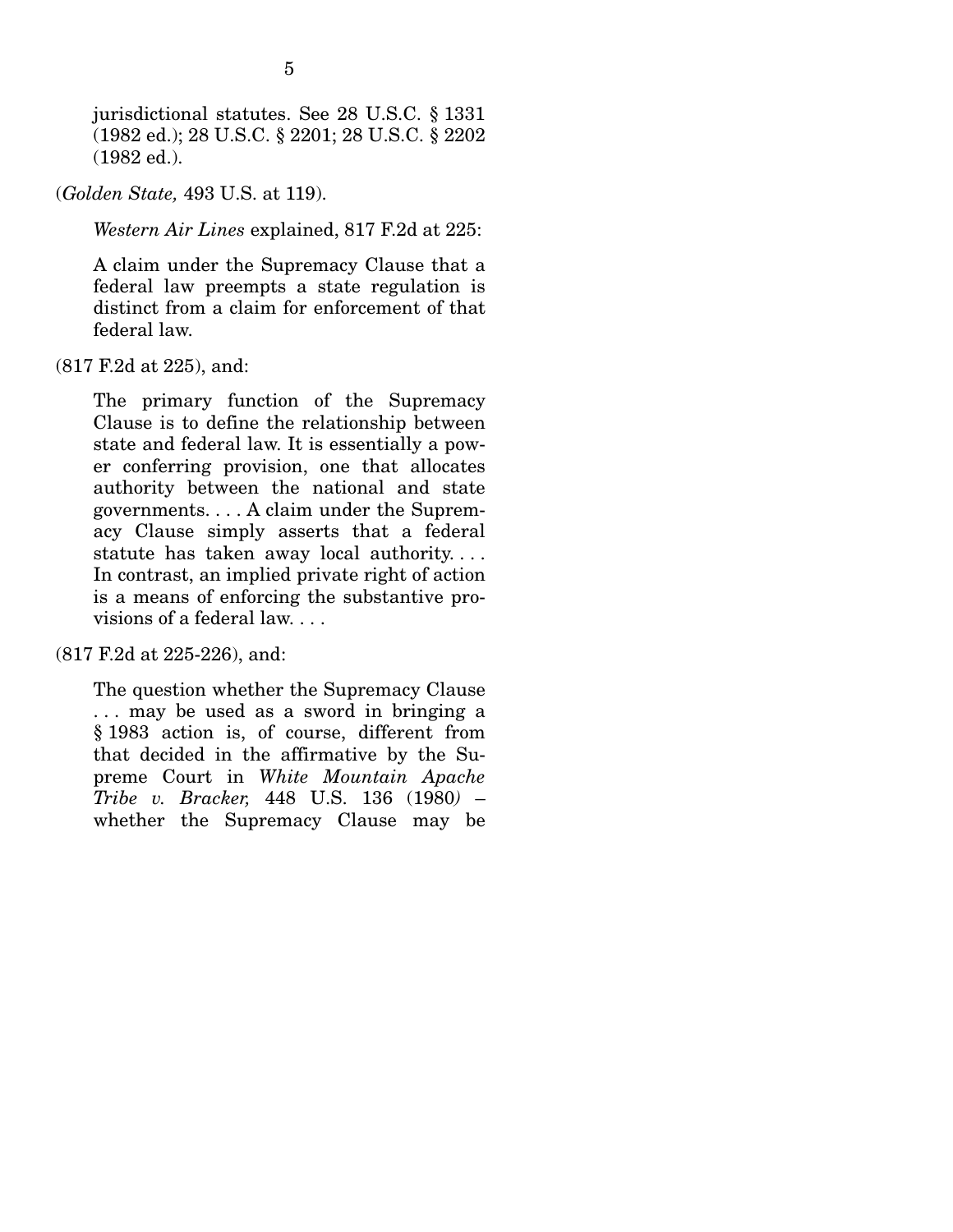invoked as a shield against the imposition of state taxes . . .

#### (817 F.2d at 226).

 Essentially, the Question Presented and Petitioners' Opening Brief are strawmen which, by confining themselves to the irrelevant issue of whether Medicaid providers have any Congressionally-created "right," ignore the established law of remedies to prevent injury: namely, that no Congressionallycreated "right" is required of a plaintiff, to obtain injunctive relief under equity jurisdiction of the courts, to prevent injury from continuing action, contrary to law, of any public official (be the official a federal officer or a State officer).

 Second, the historical precedent is that the king – (here, a State) – must obey the law of the land and his officers may not injure any person except under the law of the land. (Magna Carta, 39 (nor will we go upon him nor send against him, except by . . . the law of the land); Hamburger, *Law and Judicial Duty,* 194- 208, 216-217, 609 (2008).

 Logically, without need of the Supremacy Clause, this fundamental principle embodied in federal law applies, by adoption of the Constitution by the people of each of the States, to both federal officers and State officers alike. (As to States, *see* The Federalist, No. 33, p. 205 (C. Rossiter ed. 1961) (A. Hamilton) (the Supremacy *C*lause "only declares a truth which flows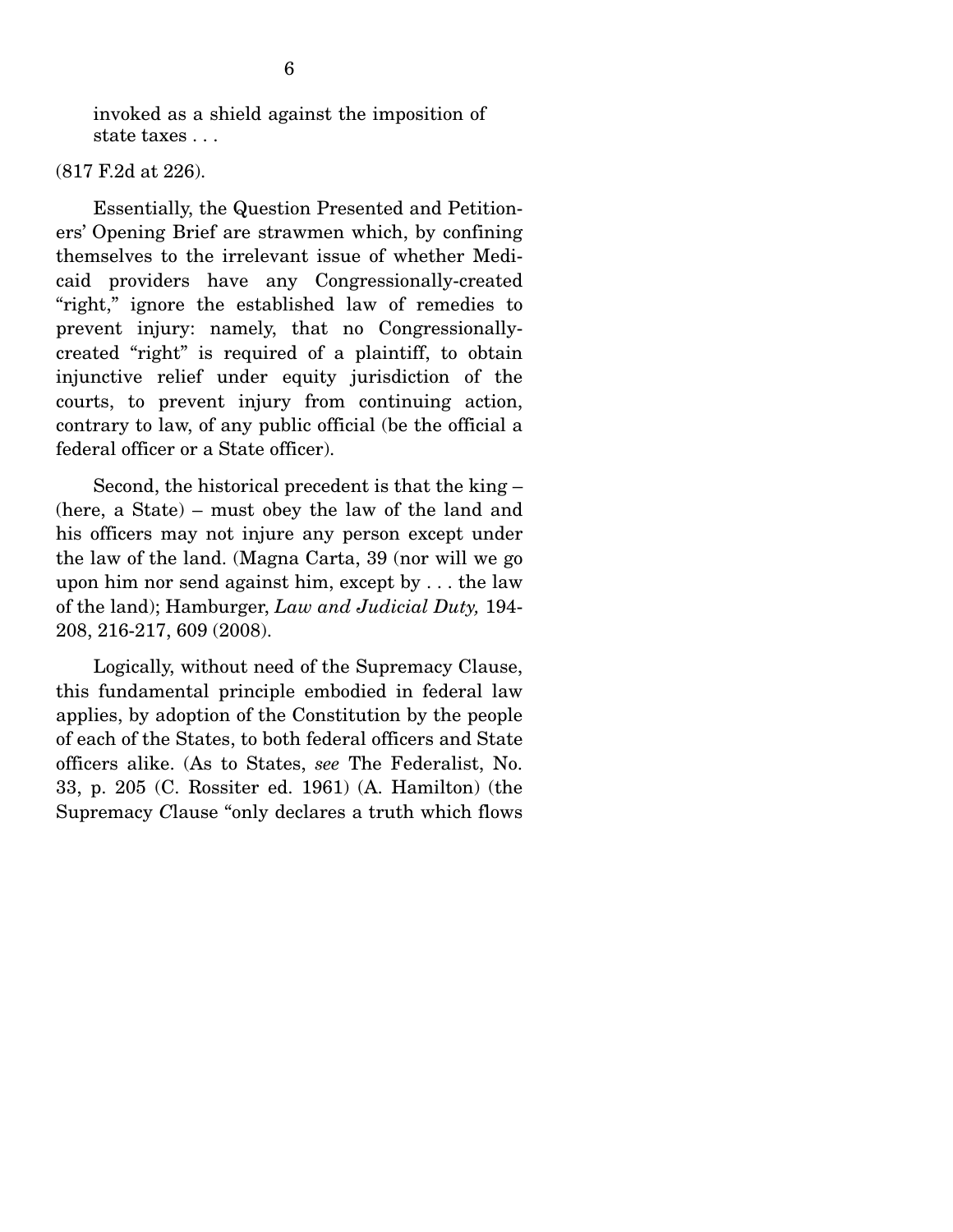immediately and necessarily from the institution of a federal government); *Law and Judicial Duty,* 595.<sup>4</sup>

 Under this common law principle, a State officer (the Petitioner Armstrong), who violates the law of the land (here,  $42 \text{ U.S.C. }$ §  $1396a(a)(30)(A)$  – "Section"  $30(A)$ " – and the State plan, by not paying the rates specified by the State plan, in violation of Section 30(A), is stripped by the *ultra vires* character of the act of all powers to so act; so that persons injured thereby – i.e., Medicaid providers who are paid less than the federally imposed legal rate for their services – have a historically grounded cause of action under the equity jurisdiction of the courts to prevent, by injunctive relief, the irreparable injury of having to repeatedly sue the State to obtain the federally imposed legal rates as well as the irreparable injury of being prevented, by insufficient payments, from furnishing quality services to beneficiaries as required by Section 30(A).

<sup>4</sup> As Hamilton put it, the new constitution extended "the authority of the union to the persons of the citizens," and thus rather than have to act "by military force" against the states, the government could exert itself "by the agency of the Courts" on individuals. This was the "COERCION of the magistry" instead of the "COERCION of arms." (*Id.* at 595).

Hamburger's thesis is that the Supremacy Clause merely made explicit what was already implicit in the Constitution, and was only added to ensure there was no dispute that by the Constitution, the law of the land – i.e., federal law was supreme throughout the country, any state law to the contrary. (*Id.* at 595-596).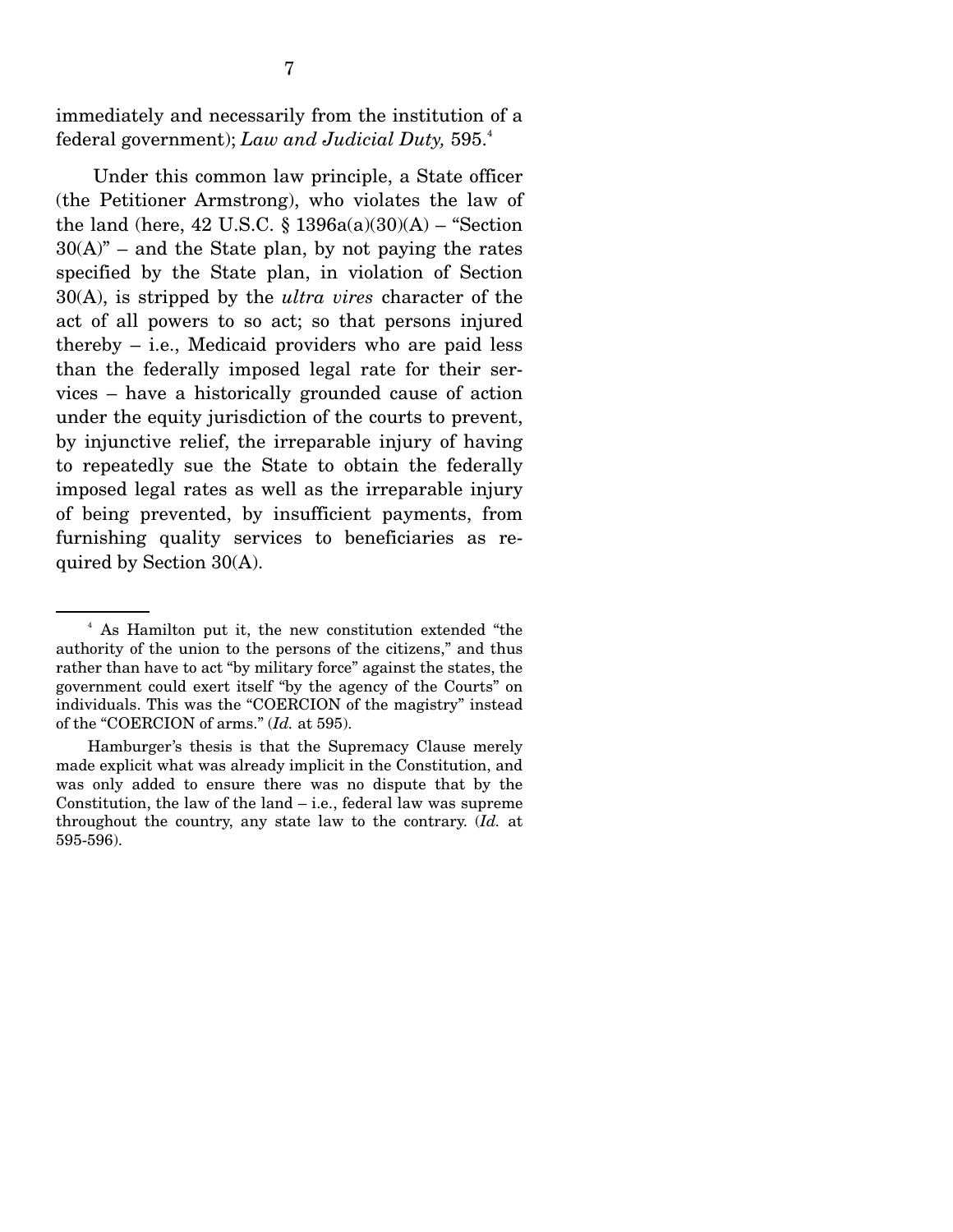*See Pennhurst School and Hospital v. Halderman,* 465 U.S. 89, 104-105 (1984):

. . . [A]n official who acts unconstitutionally is stripped of his official or representative character, *[Ex parte] Young*, 209 U.S. 123,  $160 (1908)^5...$ 

[T]he *Young* doctrine has been accepted as necessary to . . . hold state officials responsible to the supreme authority of the United States. *Young, supra,* at 160.

Hence the fact, if it be a fact, that there is no Congressionally-created "right" in case at bar, is irrelevant in this case, which goes off on principles entirely unrelated to whether the plaintiff provider has a Congressionally-created "right" or not.

 Third, the system of federalism implicitly created by the structure of the Constitution (*New York v. United States,* 505 U.S. 144 (1992); *Prinz v. United States,* 521 U.S. 898 (1997); and *Bond v. United States,* 131 S.Ct. 2355, 564 U.S. \_\_\_ (2011), was created for the benefit of the citizens of this country to preserve their liberty, by preventing any actor in the system – let alone sets of actors – from gaming the system to their advantage, contrary to the applicable laws enacted by Congress, to the oppression or injury of citizens.

*See New York,* 505 U.S. at 182-183.

 $5$  209 U.S. 123, 160 (1908).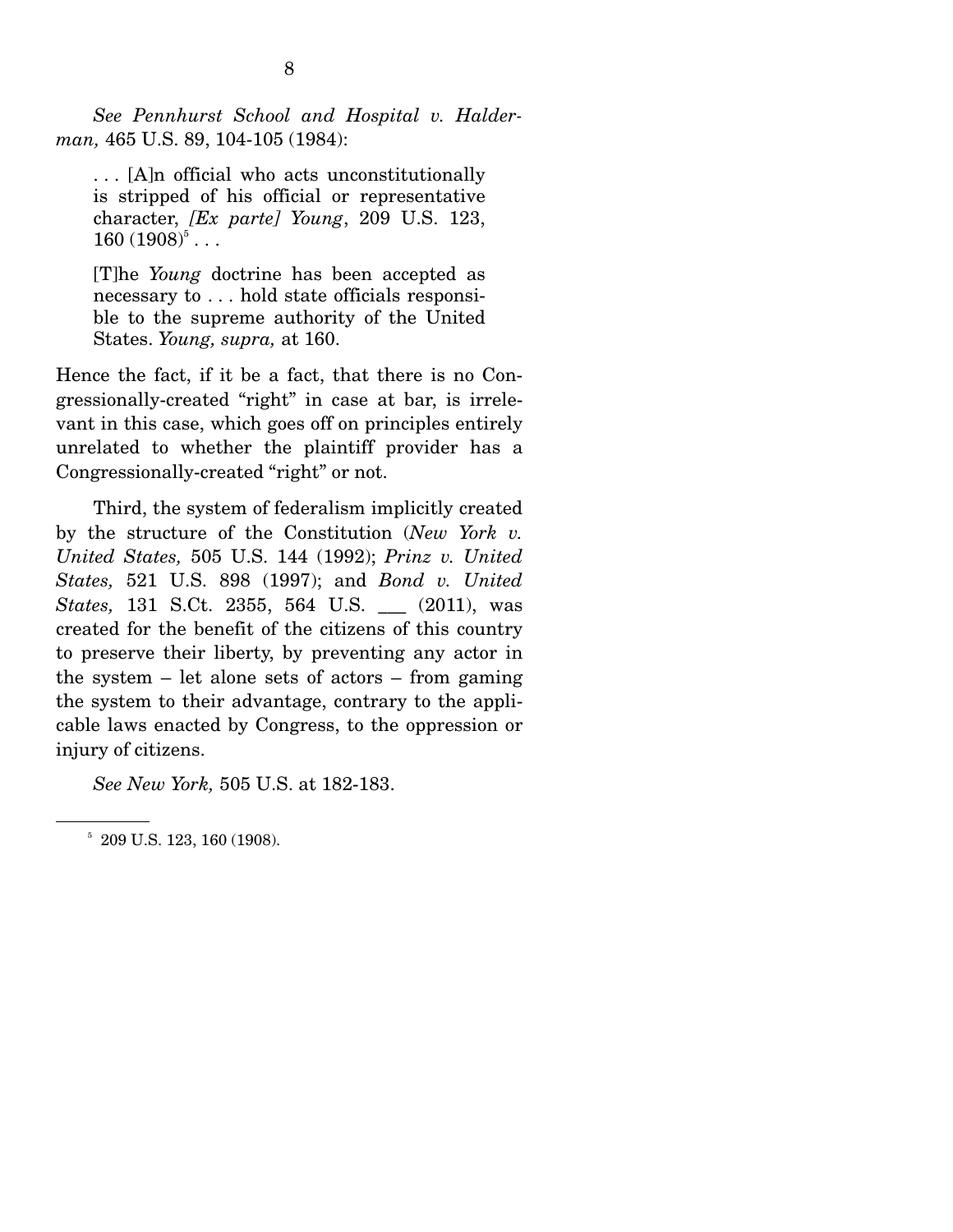9

*Also see Bond,* 131 S.Ct. at 2363-2364:

Bond seeks to vindicate her own constitutional interests. The individual, in a proper case, can assert injury from governmental action taken in excess of the authority that federalism defines. Her rights in this regard do not belong to a State.

and:

An individual has a direct interest in objecting to laws that upset the constitutional balance between the National Government and the States when the enforcement of those laws causes injury that is concrete, particular, and redressable.

 Note: that reimbursement at less than the federally mandated amount, calculated as required by Section 30(A) and as required by the State Plan approved by CMS, is ongoing injury to Medicaid providers in case at bar.

 And, to require the providers to repeatedly sue, each time that they are reimbursed less than the rates mandated by Section 30(A) and/or by the State Plan, is deemed, in equity, to be irreparable injury in and of itself.

 Indeed, in view of the fact that milk producers had standing in *Stark v. Wickard,* 321 U.S. 288, 304- 305 (1944) to be paid at rates mandated by Congress, so also do the Medicaid providers in case at bar have a similar injury, with right to sue to prevent being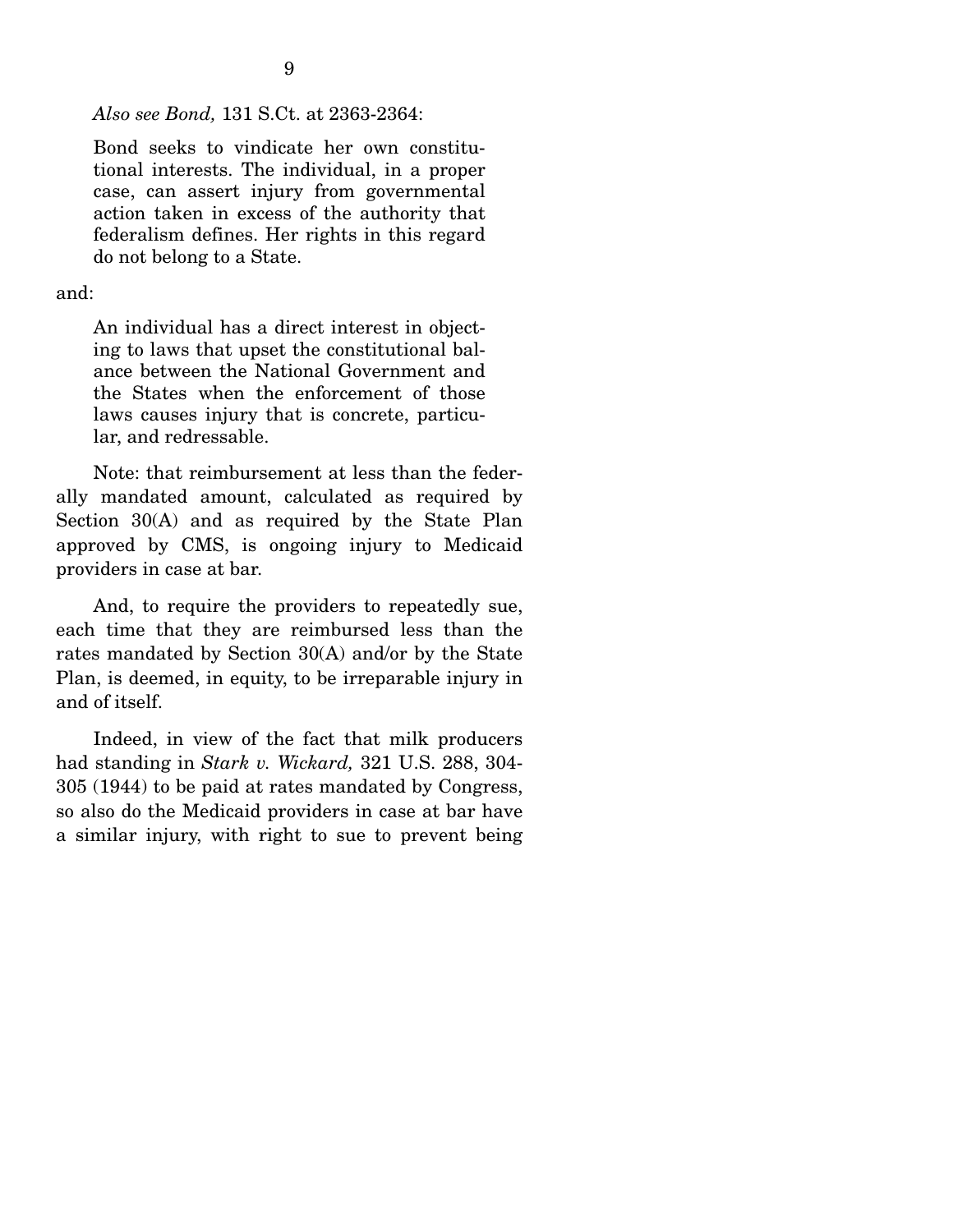injured by payments at less than the federally mandated rates:

It is only when a complainant possesses something more than the general interest in the proper execution of the laws that he is in a position to secure judicial intervention. His interest must rise to the dignity of an interest personal to him and not possessed by the people generally. . . . We deem it clear that . . . these producers have such a personal claim as justifies judicial consideration. It is much more definite and personal than the right of complainants to judicial consideration of their objections to regulations, which this Court upheld in *Columbia Broadcasting System v. United States,* 316 U.S. 407. In the present case a reexamination of . . . the facts and . . . the statute and Order will show that delivering producers are assured minimum prices [by the milk payment statute in question] for their milk. . . . The Order directs the handler to pay [the milk producer] that minimum.

 Hence, Medicaid providers (for themselves and for the benefit of their beneficiary patients), have a cause of action, to vindicate and preserve the federalism system, for injunctive relief to prevent injury from continued action of the defendant officials which is contrary to both the requirements of Section 30(A) and the Act's requirement that a State operate its federally-funded Medicaid program in compliance with the State plan approved by CMS.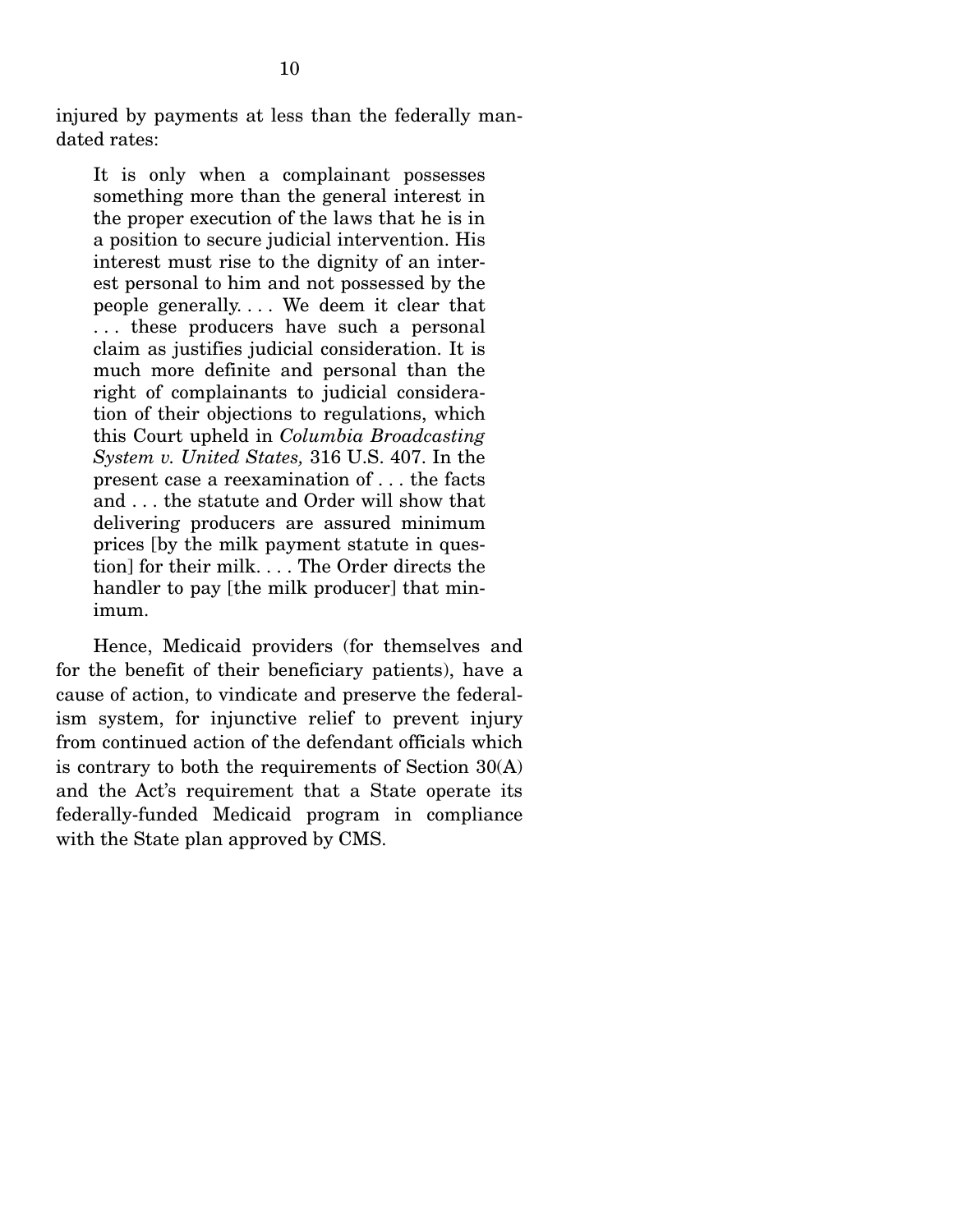The claim of the Petitioner's Brief – *that under the continued failure of CMS* to cut off all federal funding for the continuing violation of the Medicaid Act sued upon, that the State has a perfect right to deliberately continually flout federal law, and injure Medicaid providers – as well as injure beneficiaries in need of the services which Congress enacted them to receive – simply because Congress deigned not to enact any "rights" in providers – is judicially intolerable.

 It might well be called the Marie Antoinette defense.

 I.e., the position of the defendants is, that when the enforcement agency (here, CMS) fails to enforce the Medicaid Act, that we are free to violate and violate the Act, and injure and injure both Medicaid providers and their beneficiary patients by deliberately paying less than we have determined is the minimum payable under Section 30(A) and which minimum, to boot, has been approved by CMS.

 This is especially contumacious where – as in case at bar – the case does not turn on whether Congress created any "enforceable rights," but, instead, turns on whether the traditional equity cause of action to prevent irreparable injury threatened by officials' violation of law, should continue to be so recognized and so sustained by the judiciary.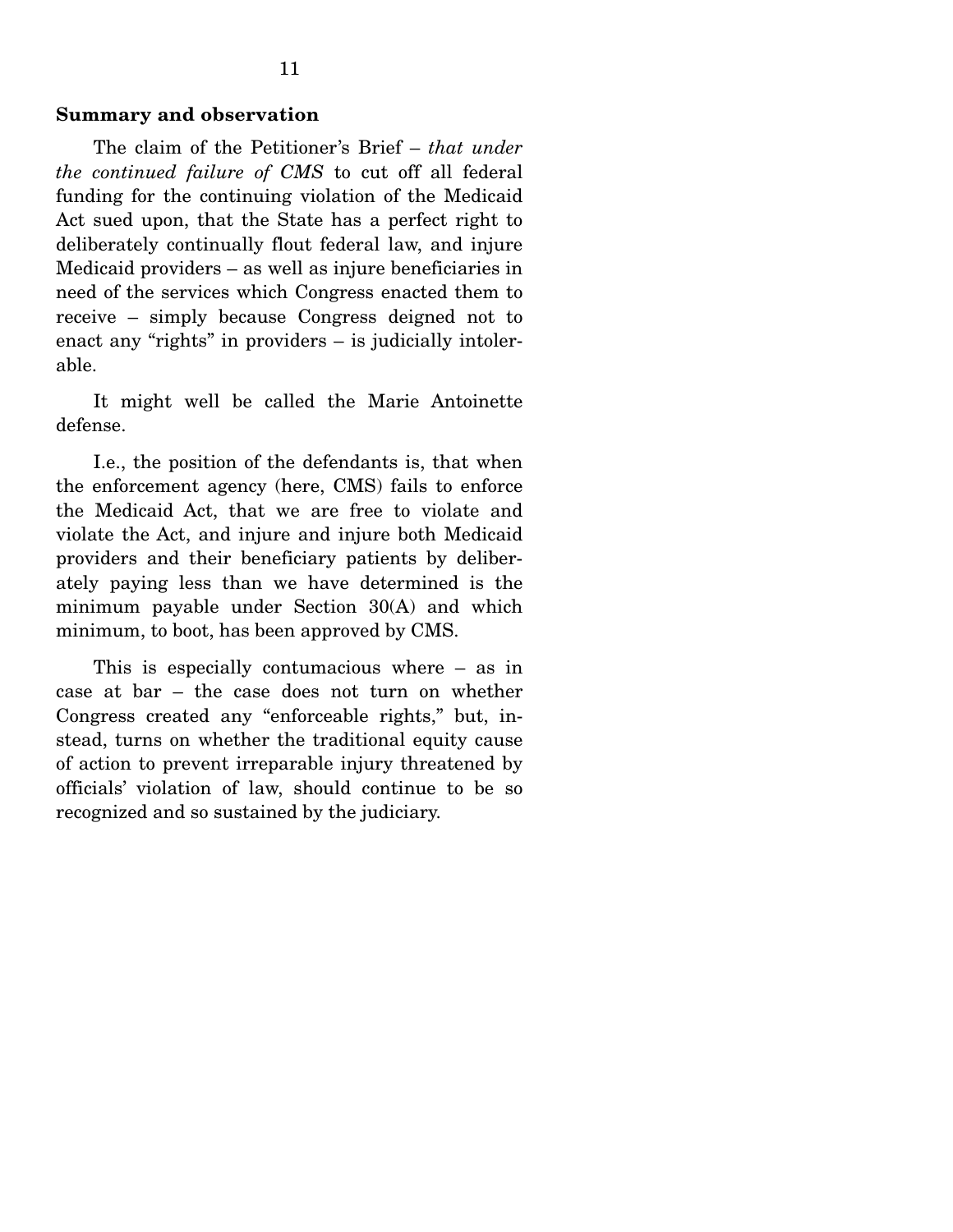I.e., this extraordinary claim of Petitioners to be able to injure providers and beneficiaries with impunity, in violation of federal law – simply because another actor in the federalism system (CMS) chooses to continuously fail to enforce the Act – is flatly contrary to the bedrock principles above mentioned.

 But even more troubling is that *both the State and CMS* are visibly gaming the federalism system, by acting in parallel, to their mutual monetary advantage, by the State violating the Act on the one hand, and CMS not cutting off federal funds to enforce the Act, on the other hand.

 If the State of Idaho and CMS can thereby, by parallel action, willfully shred the federalism system in respect to Medicaid providers, to their monetary advantage, in continued violation of the Act – on the basis that providers may not sue to prevent injury to themselves or their beneficiary patients for whom they sue *jus tertii* – then all the other States and CMS can do the same in respect to all the remaining Social Security Act programs for the aged, infirm, and permanently injured of this country.

*That* is the grisly view from the promenade of the case at bar. This honorable Court should and must not permit the destruction of the federalism system, which the State and the Obama Administration, through CMS and the Solicitor General, propose to the Court, which will greatly injure millions of aged, disabled poor throughout the country.

--------------------------------- ---------------------------------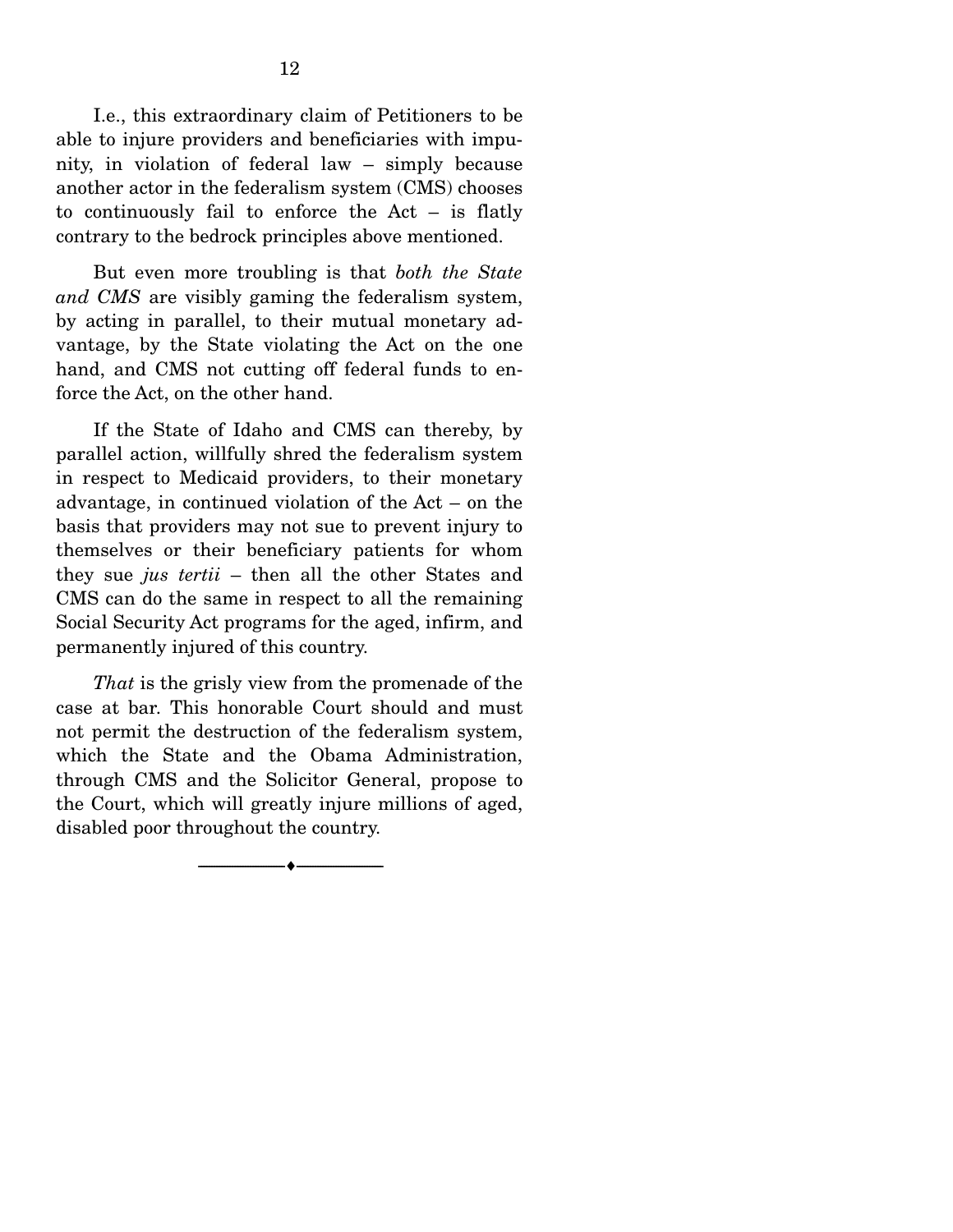#### **ARGUMENT**

**I. The principle, that the king must obey his own laws, and that an officer who proposes to disobey the law of the land is thereby stripped, in equity, of all powers to so act to the injury of persons, has already been embedded** *sub silencio* **into federal jurisprudence in respect to federal officers. This principle should likewise, for the same reasons, be articulated and applied in State officer cases, such as the case at bar.** 

*See* injunctions to prevent injury from violation of federal law by a federal officer, in none of which the Respondents possessed any rights enacted by the statute being violated:

 – *American School of Magnetic Healing v. McAnnulty,* 187 U.S. 94, 108 (1902):

The acts of all . . . officers must be justified by some law and in case an officer violates the law to the injury of an individual the courts generally have jurisdiction to grant relief. (187 U.S. at 108).

– *Abbott Laboratories v. Gardner,* 387 U.S. 136, 142-43 (1967): There is jurisdiction in equity for a suit to restrain the F.D.A., to prevent injury to a plaintiff, from implementing a regulation adopted contrary to the Federal Food, Drug, and Cosmetic Act of 1938. (387 U.S. at 142-43).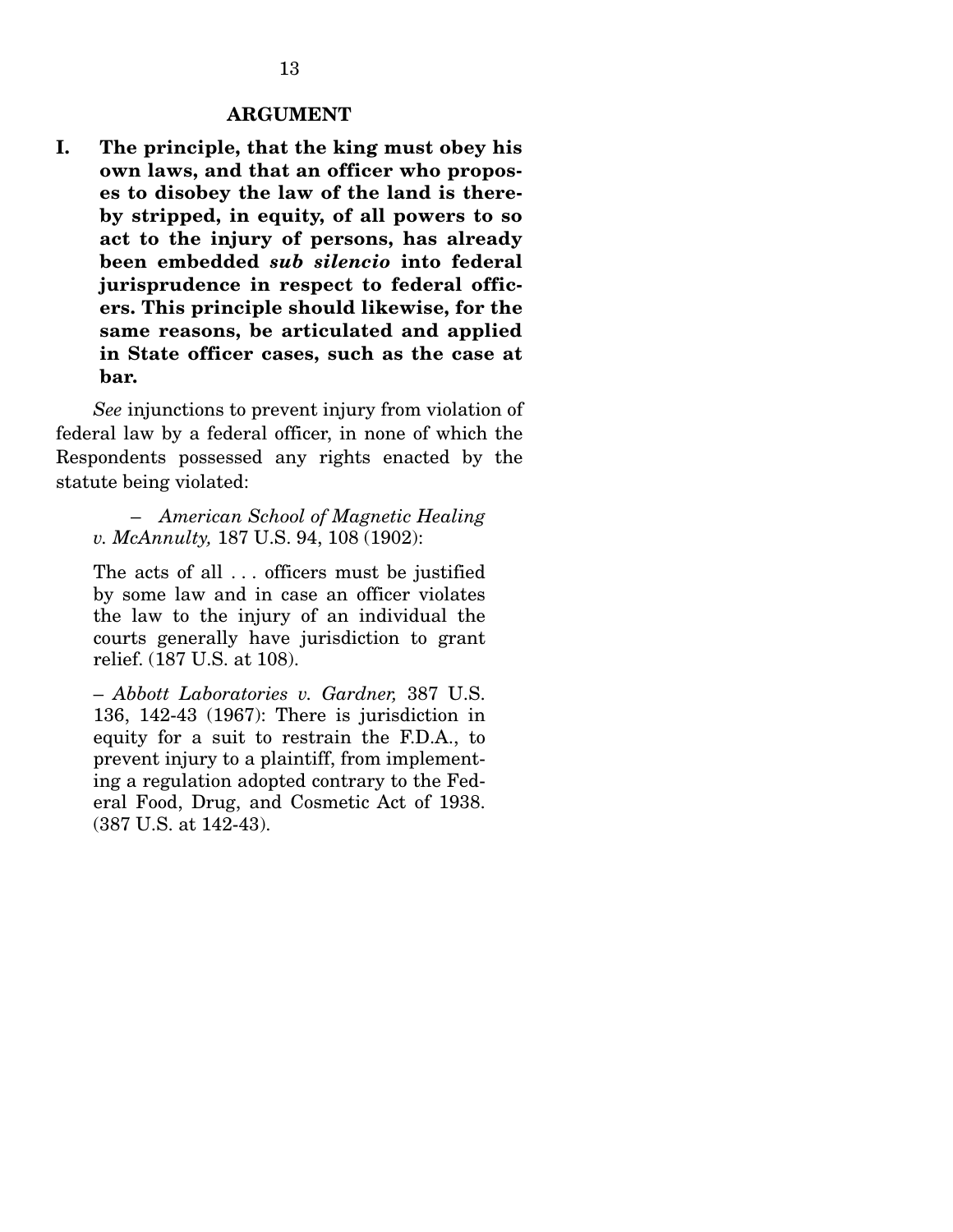Essentially, the Administrative Procedure Act (A.P.A.), as initially enacted, was merely declaratory of existing case law. As stated in *Abbott Laboratories,*  387 U.S. at 142-143, the Department of Justice advised Congress in 1938 during the legislative process which resulted in the A.P.A., that:

[E]ven without any express provision in the [A.P.A.] any citizen aggrieved by any order of the Secretary, who contends [an] order is invalid, may test the legality of the order by bringing an injunction suit against the Secretary, the head of the Bureau, under the general equity powers of the court. 83 Cong. Rec. 7892 (1938).

 By parity of reasoning, these basic principles apply *ipso facto* to cases such as the case at bar, where it is State officers, not a federal officer, who are violating federal law.

 In essence, the test is not whether the plaintiff has a Congressionally-created *right,* but rather, will the plaintiff be *adversely affected* by the officer's *ultra vires* action.

### **Cases of violation of a federal law by a State officer:**

 The following are cases in which injunctions issued to prevent injury from State officials' acts contrary to federal law, which threatened to injure the plaintiffs: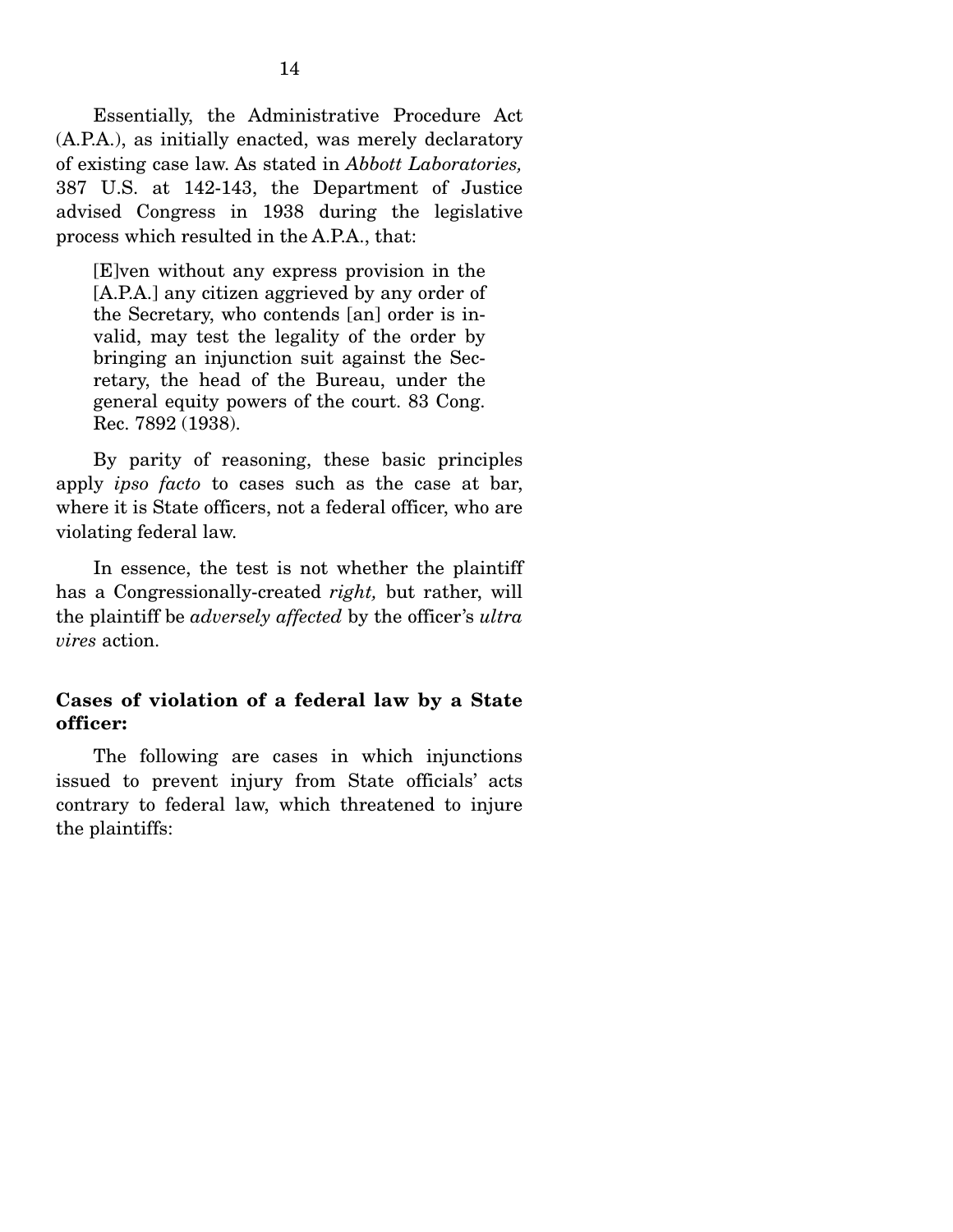– In the *Golden State* case, 493 U.S. at 119, Justice Kennedy (dissenting) concluded that although the plaintiff union had no *rights* under the federal law in question, that nevertheless, the plaintiff had a cause of action for injunctive relief under the equitable powers of the courts.

 – In *King v. Smith,* 392 U.S. 309 (1968), (Social Security Act, Title IV), $6$  injunction issued to prevent injury to AFDC recipients, from implementing a State law contrary to the Act.

 – In *Rosado v. Wyman,* 397 U.S. 397 (1970), (Social Security Act, Title IV), injunction issued to prevent injury to AFDC recipients from implementing a State law contrary to the Act.<sup>7</sup>

 But a "statutory claim," where the plaintiff alleges injury from State violation of a federal statute, is, by any name, a preemptive Supremacy Clause cause of action.

7 The Court exercised pendent jurisdiction to adjudicate the *Rosado* case the same as the Court adjudicated *King*: i.e., by deciding the underlying "statutory claim," – i.e., for injunction from State action in violation of federal law, which threatened to injure the plaintiffs: which by any other name is a preemptive Supremacy Clause cause of action.

<sup>6</sup> Because *King* was pleaded as an Equal Protection claim under the jurisdiction afforded by § 1983, the Court ruled instead on the pendent Supremacy Clause claims first (which was called a "statutory claim") so as to avoid if possible having to address and rule upon the pleaded Bill of Rights claim.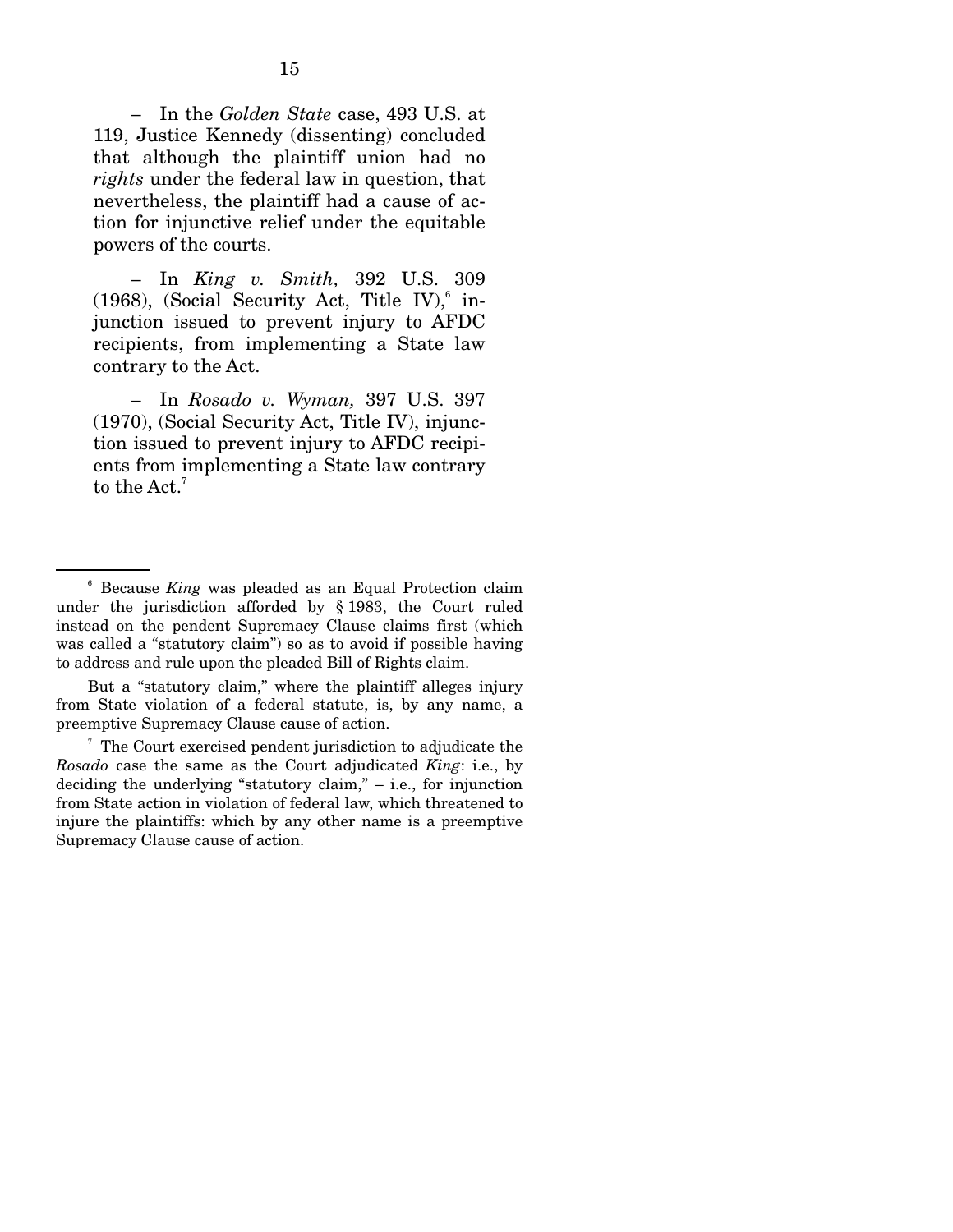*See Idaho v. Coeur d'Alene Tribe of Idaho,* 521 U.S. at 281 (1997) (An allegation of ongoing violation of federal law where the requested relief is prospective is ordinarily sufficient to seek injunctive relief ).

 – *Lawrence County v. Lead-Deadwood Sch. Dist. No. 40-1,* 469 U.S. 356, 259 n.6.

 – *Shaw v. Delta Air Lines, Inc.,* 463 U.S. 485 (1983).

 – *City of Burbank v. Lockheed Air Terminal, Inc.*, 411 U.S. 624 (1973).

 – *Ray v. Atlantic Richfield Co.,* 436 U.S. 151 (1978).

 – *Gade v. Nat'l Solid Wastes Mgmt. Assn.*, 505 U.S. 86 (1992).

 – *P.G.&E. v. State Energy Res. Cons. & Dev. Comm.,* 461 U.S. 190 (1983).

 – *Lime & Avocado Growers, Inc. v. Paul,* 373 U.S. 132 (1963).

### **II.** *Bond v. United States,* **131 S.Ct. 2355 (2011), resolves many issues in favor of the Respondents.**

**First.** The theory of the Directors and the Government that a plaintiff must plead a "right" in order to maintain Article III standing and a cause of action under the Supremacy Clause, is completely trashed by the *Bond* decision. The Court held that Bond seeks to vindicate her own constitutional interests, and that an individual, in a proper case, can assert injury from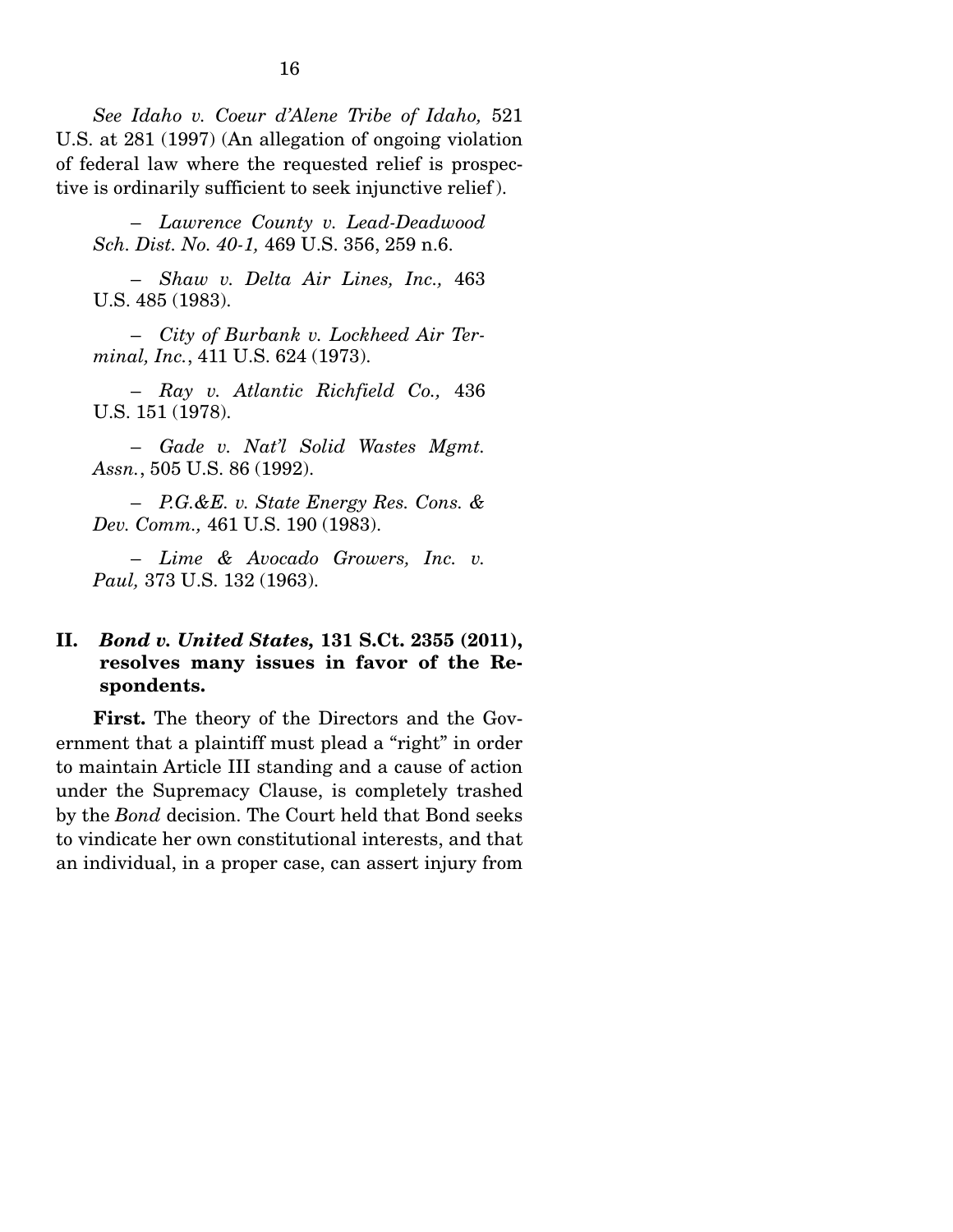governmental action taken in excess of the authority that federalism defines. (*Id.,* 131 S.Ct. at 2363-2364).

**Second.** *Tennessee Elec. Power Co. v. TVA,* 306 U.S. 118 (1939), in particular – so heavily relied on by the defendants – is rejected out of hand. (*Id.,* 131 S.Ct. at 2361-2364).

**Third.** *Bond* holds that an adverse effect from a State or federal agency's action in violation of the federalism system, as in case at bar, is injury which is sufficient for Article III standing and cause of action purposes if the injury meets Article III prudential requirements. (*Id.,* 131 S.Ct. 2366-2367).

**Fourth.** An individual has a direct interest in objecting to State laws that upset the constitutional balance between the Union and the States when the enforcement of these State laws, is contrary to supreme federal law, and causes injury to the individual that is concrete, particular, and redressable. (131 S.Ct. 2366-2367). In case at bar, the plaintiff Medicaid providers meet this test.

**Fifth.** The theory of the Director and the Government that because generally a plaintiff "cannot rest his claim on the legal rights or interests of others," that *ergo,* only the Government may assert a claim for the within State violations of Section 30(A), is irrelevant in case at bar.

 This is because here the Medicaid providers are asserting their own injury from State government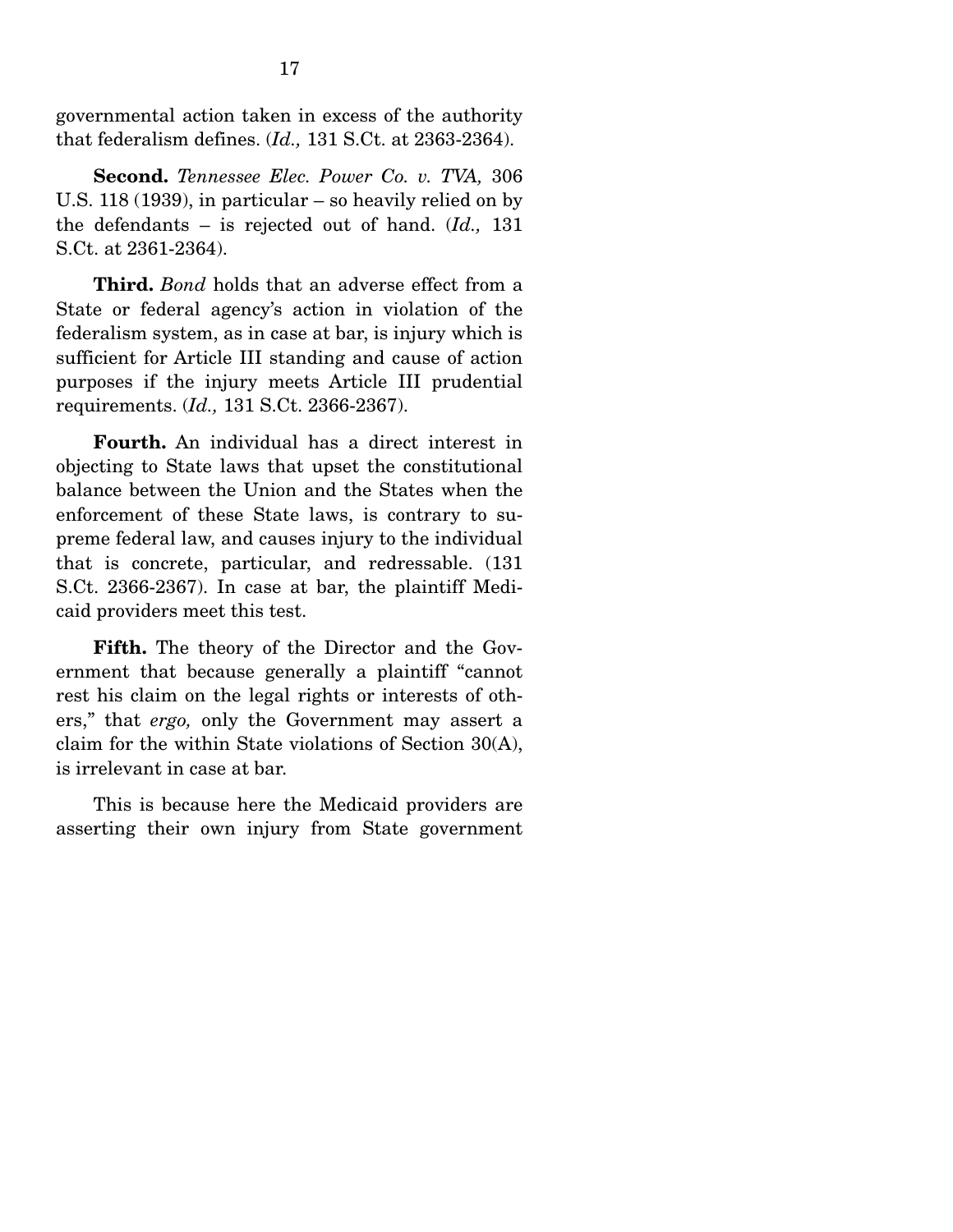action taken in excess of the limits on a State that federalism defines. (131 S.Ct. at 2363-64).

 I.e., here the plaintiffs assert their own injuries (and the injuries of beneficiaries who are their patients, clients, or members for whom they are *jus tertii* virtual representatives), from State action which is in excess of a limitation on State authority that federalism defines).

#### **NOTE:**

 The federalism defense was raised by Bond as a defense in proceedings commenced against Bond; whereas, in case at bar, the plaintiffs allege their Supremacy Clause defense in a preemptive suit in equity to prevent irreparable harm to themselves (as well as their beneficiary patients). Such preemptive suits in equity are commonplace, where the injury stems from the State's violation of a restriction placed upon it by federal law (constitutional or statutory).

 Such preemptive suits to prevent irreparable injury are well established, under the equity jurisdiction afforded to the federal courts by Congress, and by jurisdiction afforded to the federal courts by 28 U.S.C. § 1331. *See, Idaho v. Coeur d'Alene Tribe of Idaho,* 521 U.S. 261, 281 (1997), (an allegation of an ongoing violation of federal law with request for prospective injunctive relief is ordinarily sufficient under *Ex parte Young,* 209 U.S. 123); *Golden State,*  493 U.S. at 119 (Kennedy, J., dissent); *Board of Liquidation v. McComb,* 92 U.S. 531, 540-541 (1876)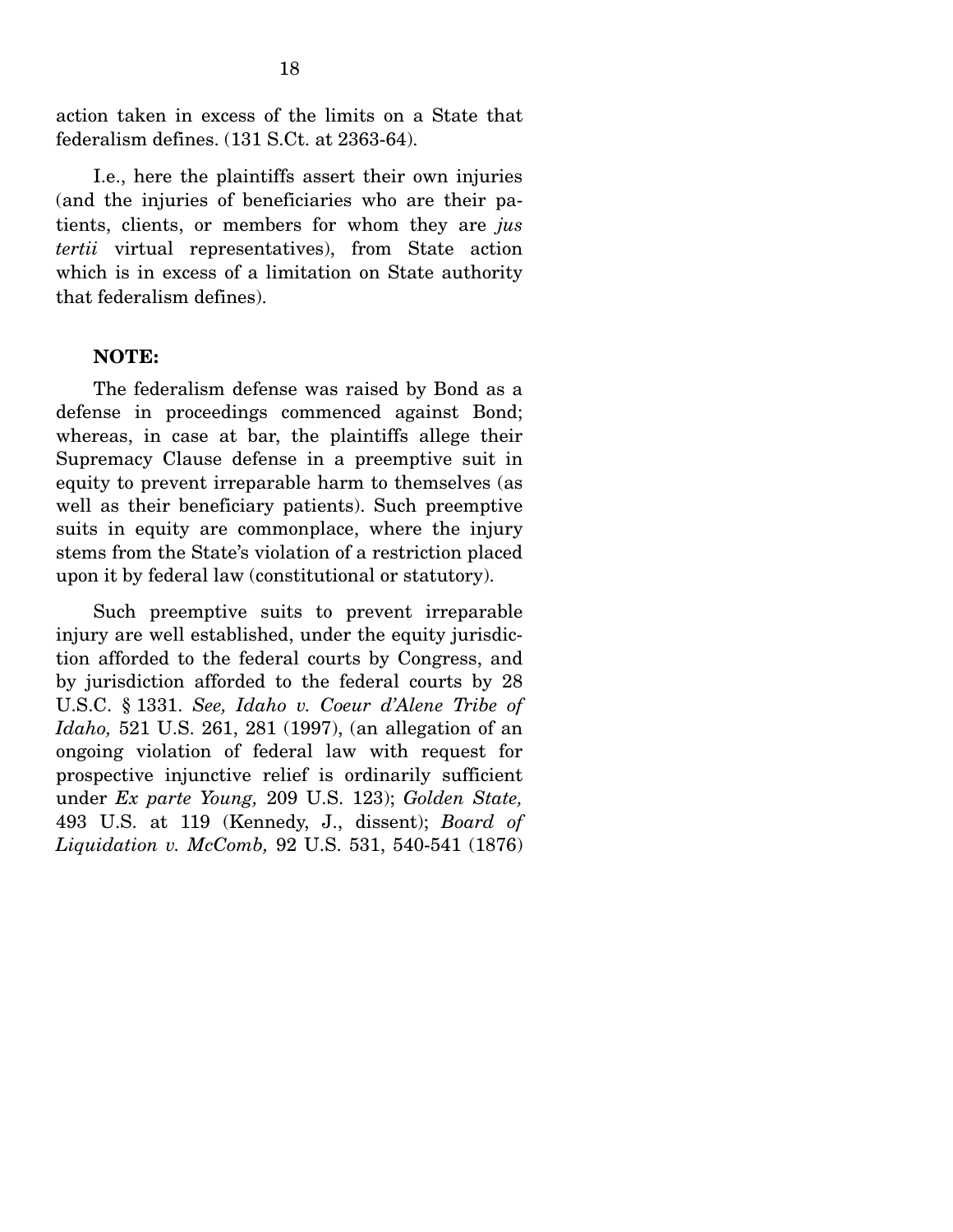(Contracts Clause violation); *Allen v. Baltimore & Ohio R. Co.,* 114 U.S. 311 (Contracts Clause violation); John Harrison, *Ex parte Young,* 60 Stan. L. Rev. 989, 997-999 (2008).

### **Conclusion**

 For the above reasons, the plaintiffs have Article III standing and a cause of action to obtain injunctive relief to prevent being injured from the Directors' preempted acts to implement Idaho law contrary to, hence preempted under the Supremacy Clause, by Section 30(A) and the Medicaid requirement of 42 U.S.C. § 1396a(a) that the Petitioner conform to the State Plan approved by CMS.

**III. The Respondents also have a federalism cause of action, to prevent injury from the acts of the Directors contrary to, hence preempted under the Supremacy Clause by the supreme federal law, Section 30(A), and the State Plan conformance requirement of 42 U.S.C. § 1396a(a).** 

#### **A**

 This cause of action is implicit in the federalism system created by the division, allocation, and limits of federal and state powers by the Constitution; hence shall be referred to in this brief as the "federalism cause of action."

 Federalism is, simply, the allocation in the Constitution of powers to the national government, the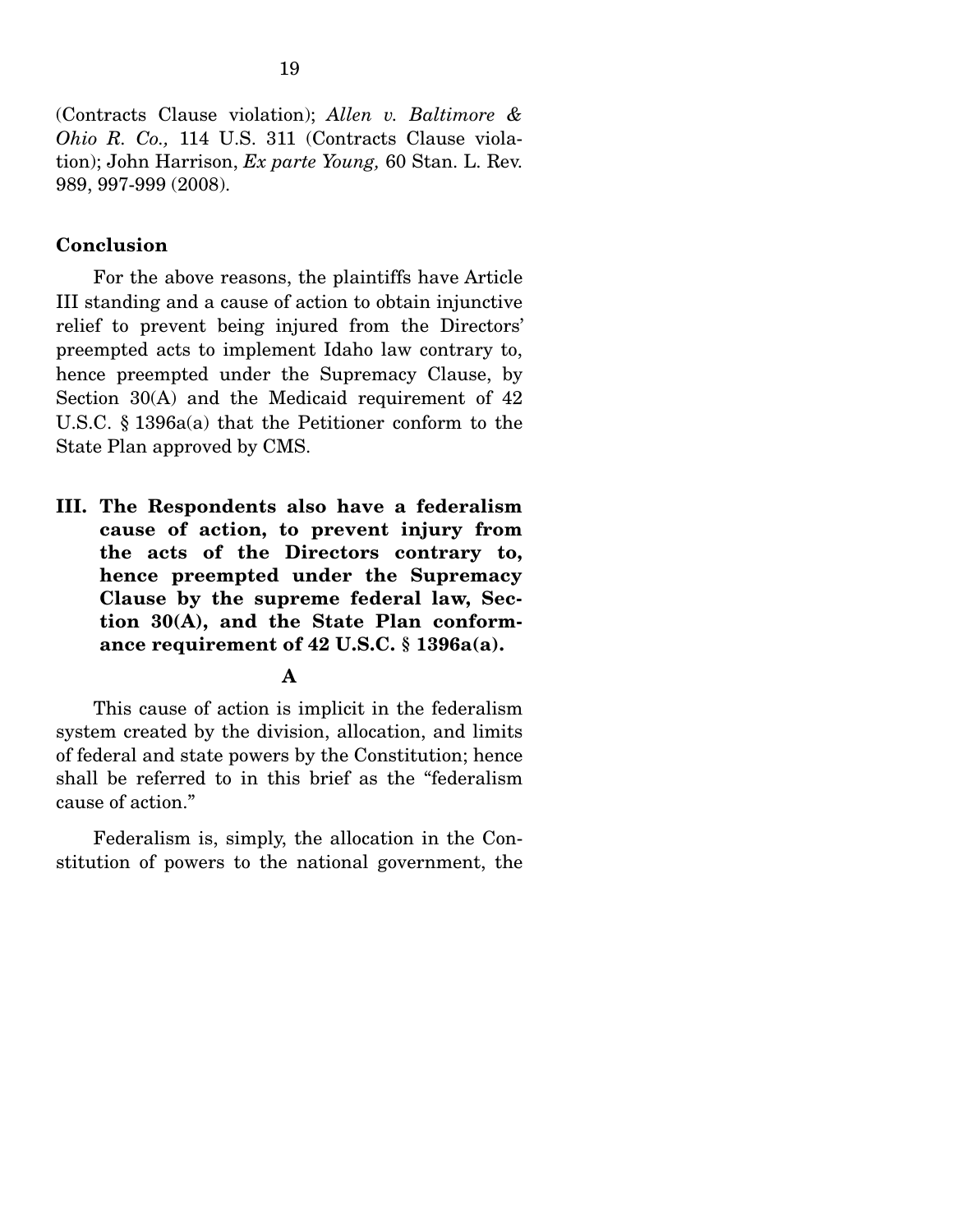reservation of all other powers to the states, and the provisions, which include the Supremacy Clause, which allocate federal/state powers by limiting State powers, which created the boundaries between, and the spheres of power of the national Government, the States, and the three branches of the Government.

 Central to federalism is the principle, which the Court has recognized since the beginning, that a State law must yield to a contrary federal law.

 Also, the doctrine of federalism is based on the premise that the Constitution is not a compact between and for the benefit of sovereign governments, but, rather, was stated to be and was adopted by the People, for *thei*r protection. *New York,* 505 U.S. at 181:

O'Connor, J.:

The Constitution does not protect the sovereignty of States for the benefit of the States or state governments as abstract political entities, or even for the benefit of the public officials governing the States. To the contrary, the Constitution divides authority between federal and state governments **for the protection of individuals**.

(Boldface emphasis supplied).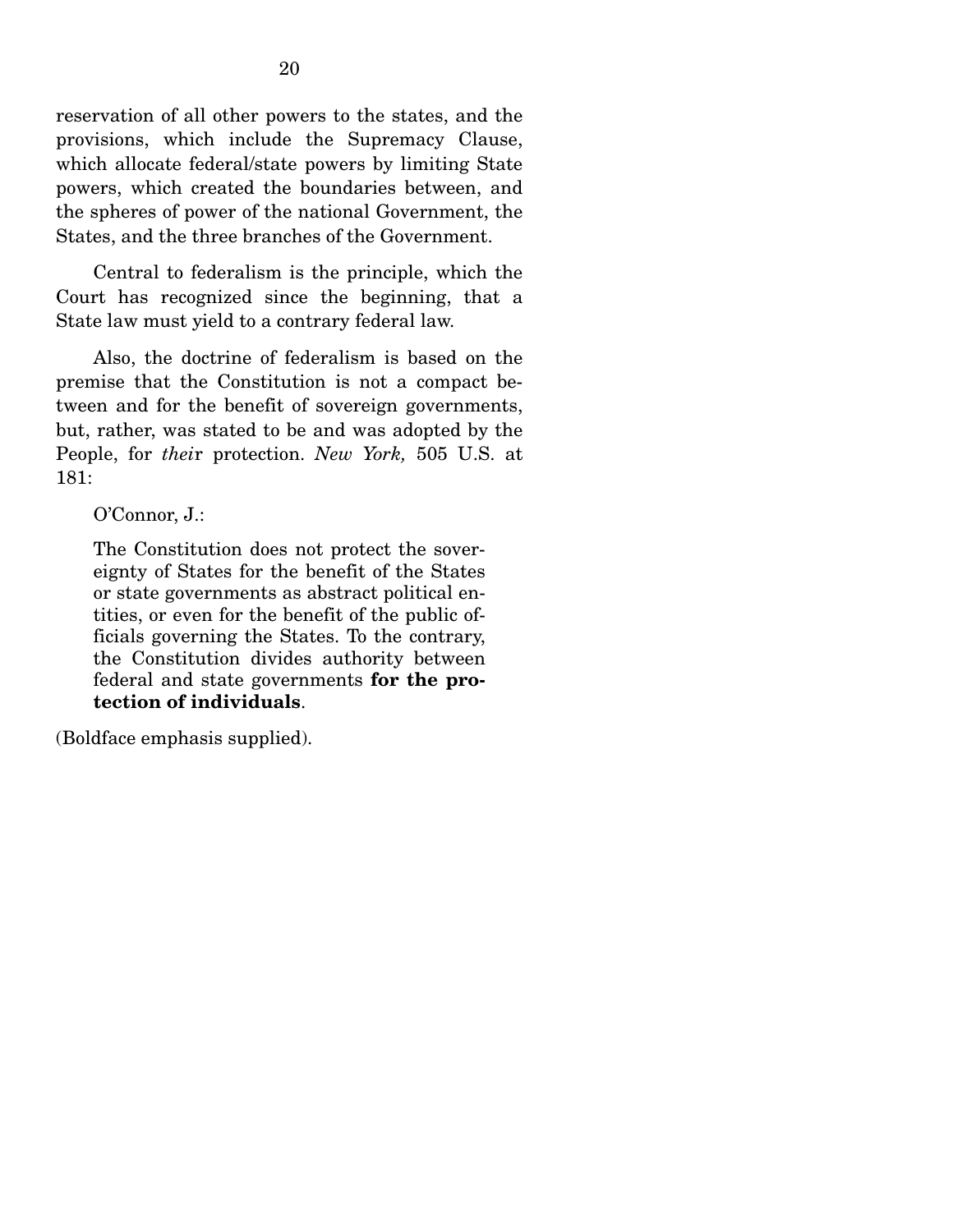#### **B**

### **de Tocqueville is informative on this subject**

 In *Democracy in America* (1839) de Tocqueville analyzed the allocations and the conflicts between federal and State powers.

 He reported that a chief concern of the Framers was "to arm the Federal government with sufficient power to enable to resist, within its sphere, the encroachments of the several states," but, at the same time, to avoid confrontation of the Union directly against a State, wherever possible.<sup>8</sup>

 He observed that to that end, that suits by private citizens were deemed to be the **means** by which State laws contrary to the interests of the Union could be attacked without having to bring in the Union as the litigant. Thus:

The Americans hold that it is nearly impossible that a new law should not injure some private interests by its provisions. **These private interests are assumed** by American legislators **as the means of assailing such measures as may be prejudicial to the Union**, and it is to these [private] interests that the protection of the Supreme Court is extended.

(Boldface emphasis supplied).

<sup>8</sup> *See,* Alexander Hamilton, prior cited on this point at Footnote 4.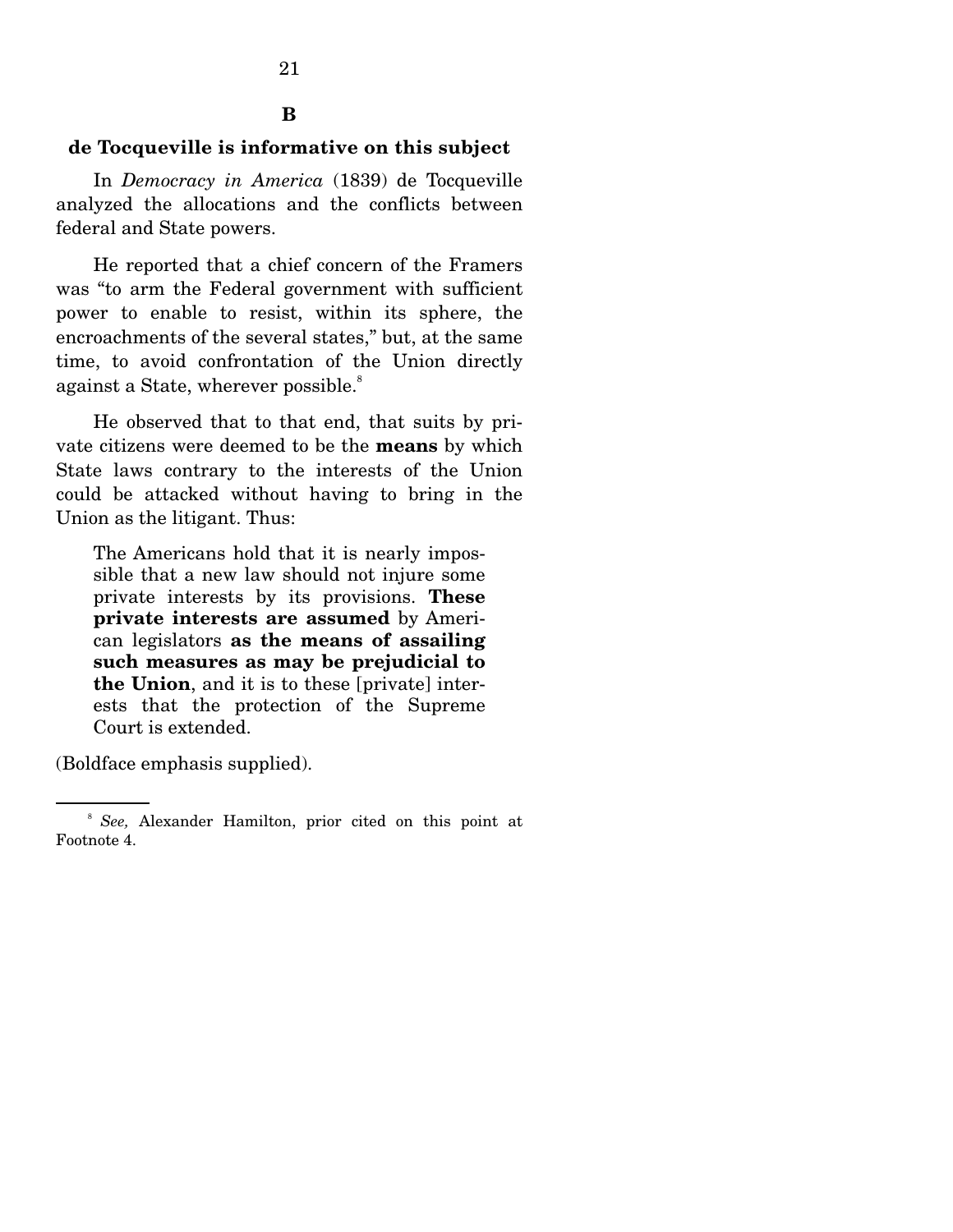Amicus comments that the true function of the Court, to preserve the federalism system when, as in case at bar, two of the primary actors are gaming the system to their mutual financial advantage (consisting of savings from less expenditures for Medicaid services), is to accept these providers – who are injured by *ultra vires* State and Government action – who come into the Court to seek preventive relief.

 For, without such injured victims of federalism violations who sue to obtain injunctive relief to prevent prospective injury, the federalism system could not be maintained.

 As per de Tocqueville, it is the private interests of these injured providers which alone is the means of assailing the measures at bar which are prejudicial to the Union, (namely, continual violation by defendants of Section  $30(A)$  and the 42 U.S.C. § 1396a(a) requirement that the State comply with the State Plan approved by CMS).

 Inclusion, rather than rejection of the Medicaid provider plaintiffs should therefore be the preferred goal of the Court, so as, by deeming that providers have standing and a cause of action, the Court can fulfill its constitutional mission of preserving the federalism system, despite the obvious gaming of the system, by (1) the payments below the standard approved by CMS, in violation of Section 30(A), and (2) the complicity failure of CMS to enforce the Medicaid Act by cutting off funding to Idaho's Medicaid program.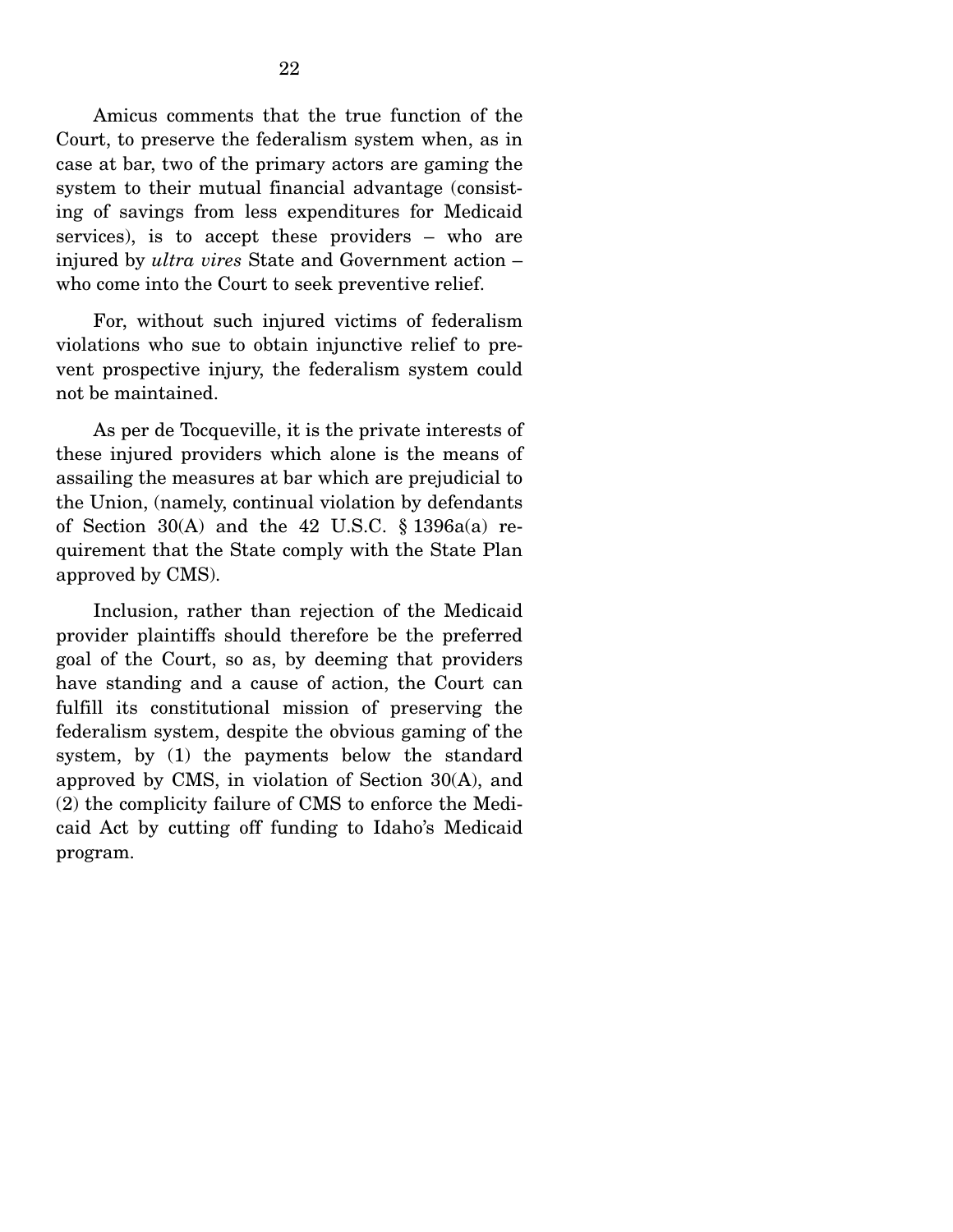23

 For the above reasons, the within federalism cause of action should be affirmed by the Court.

**IV. The objections of the Petitioners that the State's acceptance of federal funding subject to the conditions of the Medicaid Act, constitutes a mere "contract," in which Medicaid beneficiaries are mere "incidental beneficiaries of a contract," is irrelevant to the case made by the Respondents.** 

 Again the Petitioners misperceive the nature of an implied Supremacy Clause cause of action.

#### **First**

 In a Supremacy Clause action, the preempting federal statute strips the officer of all authority and power to do the preempted acts complained of. The essence of the decree is the absence of all power in the defendant to adversely affect (i.e., injure) the plaintiff by the lawless acts complained of, not, whether the plaintiff was intended by the preempting statute or some putative "contract" to be benefitted.

#### **Second**

 In *Golden State,* 493 U.S. at 118, Kennedy, J., dissenting, stated that the immunity afforded the taxi company by the stripping of the city, by the NLRA, of all authority and power to interfere in the labor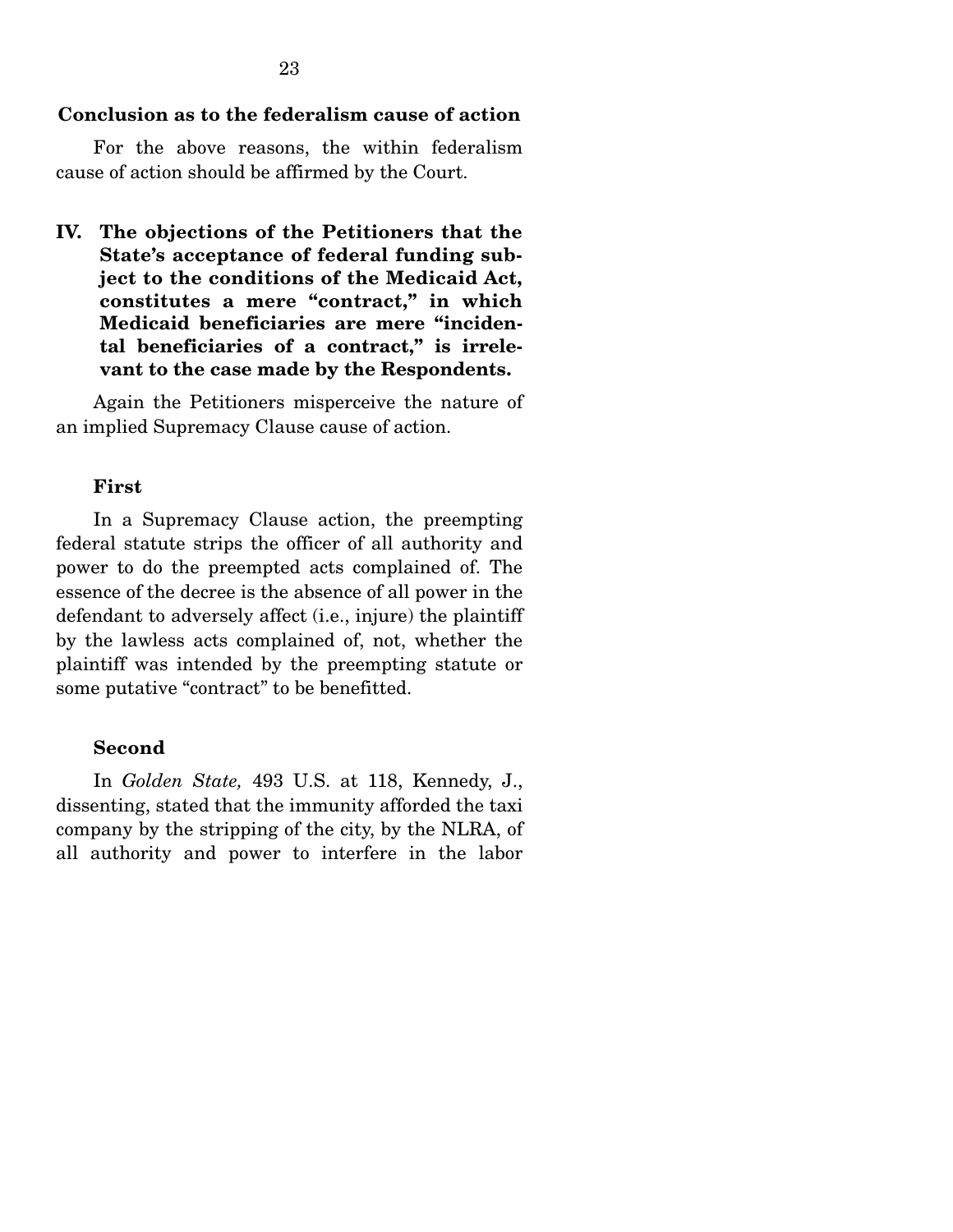dispute between the company and the union, "**does not benefit the company as an individual**, but, instead results from the Supremacy Clause's separate protection of the federal structure and from the division of power in the constitutional system."

 Thus, it makes no difference whatsoever in the Supremacy Clause claim of the plaintiffs, whether Congress in Section  $30(A)$ , or the "parties" to the "contract" intended to benefit Medicaid providers: because the **source of the immunity** afforded the plaintiffs is not the existence of any "right" created in them by Section 30(A) or the putative "contract," but, rather, the Supremacy Clause's protection of the federal structure by striking down and rendering void the preempted State action in question: which in turn renders the Directors powerless to implement the preempted State action of paying less than required by Section 30(A), including, paying less than the rates specified in the State Plan approved by CMS.

#### **Conclusion on this point**

 For the above reasons it is irrelevant, in an implied Supremacy Clause cause of action, whether or not the plaintiffs were intended beneficiaries of the preempting federal law (here, Section 30(A)), or of some "contract" between the Government and the State.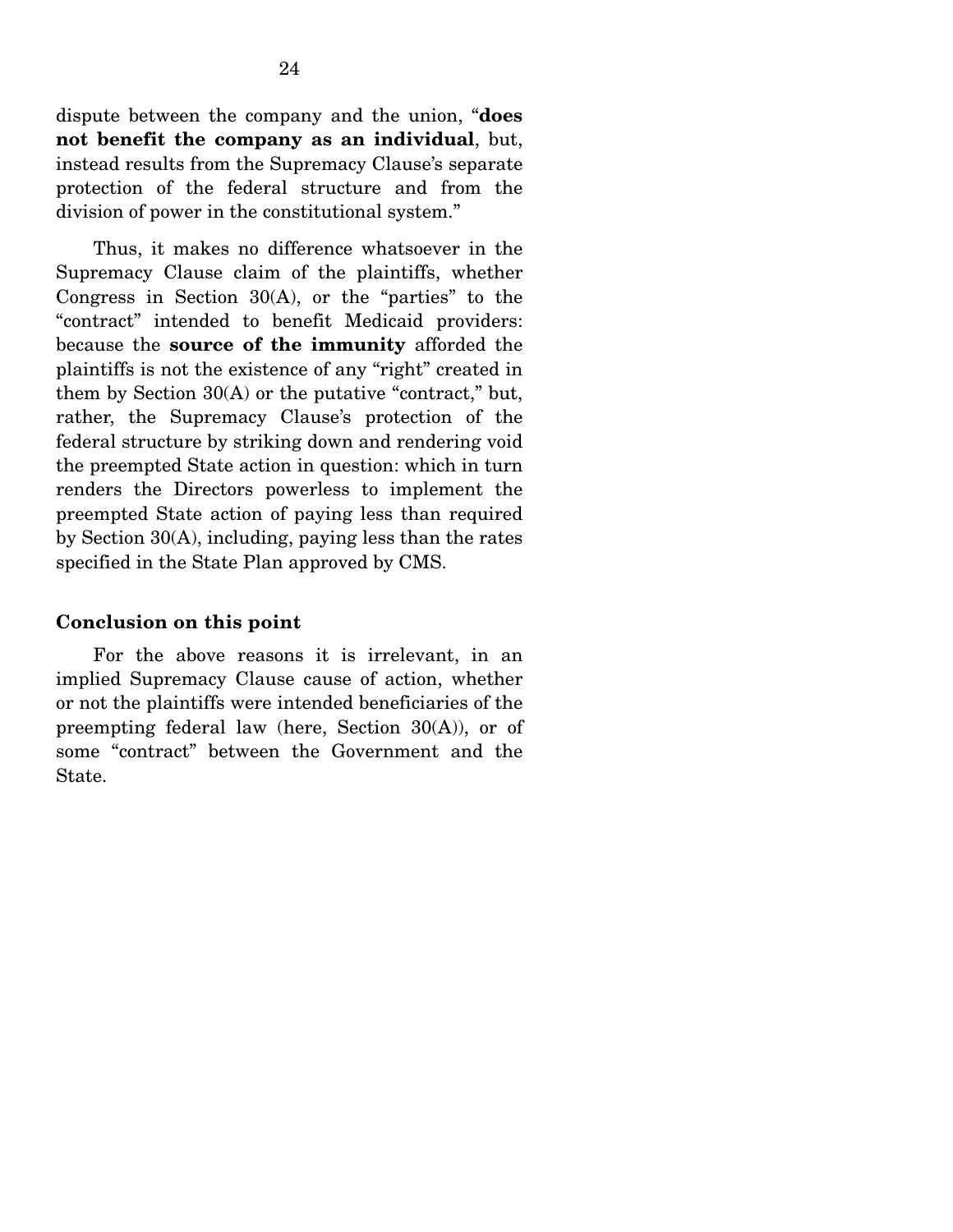## **V. The all-inclusive wording of the Supremacy Clause repels the construction proposed: that only "pre-enforcement" causes of action exist under the Supremacy Clause.**

 The words of the Supremacy Clause are clear: they include all preemption suits to prevent injury to a person from a State's violation of a supreme federal law, such as Section 30(A), not, just "pre-enforcement" suits in those limited cases in which the plaintiff 's conduct is regulated by a State government.

Thus the Supremacy Clause states:

*This Constitution, and the Laws of the United States* which shall be made in pursuance thereof; and all Treaties made, or which shall be made, under the Authority of the United States, *shall be the supreme Law of the Land*; and the Judges in every State shall be bound thereby; any Thing in the Constitution or Laws of any State to the Contrary notwithstanding. (Emphasis supplied).

 There being no words of limitation or exception from this clear sentence, it follows that the Clause applies to **all** preemption suits in equity which seek a remedy to prevent being injured from a State's violation of a federal law, **not, just to some** preemption suits – i.e., to only so-called "pre-enforcement suits."

 Because this defense is contradictory to the plain meaning of the words of the Supremacy Clause, it should be rejected on this basis alone.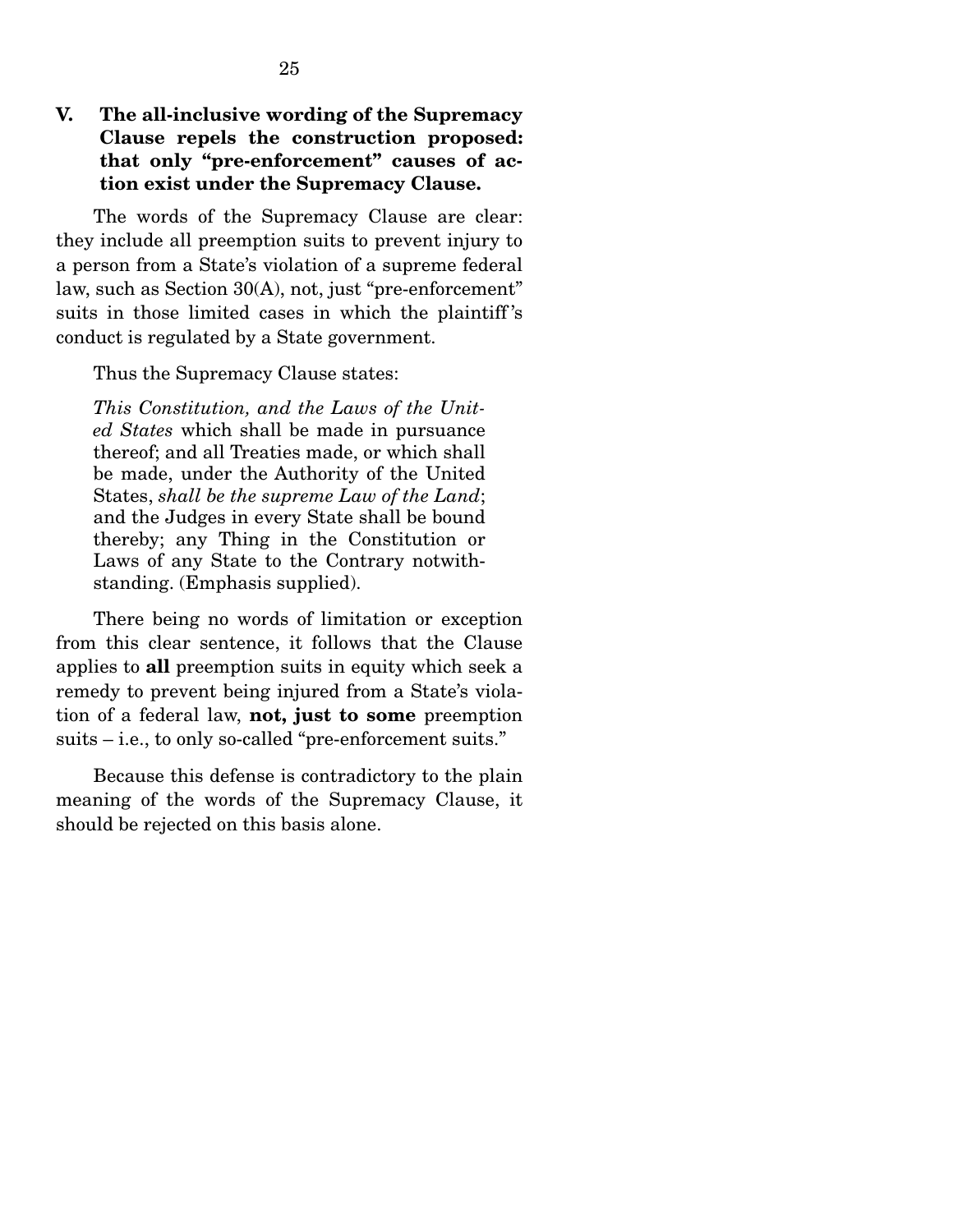Also, the fundamental rule is that the judicial power extends to all cases arising under the constitution. *Marbury v. Madison,* 5 U.S. at 178.

 Hence the judicial power of the Court cannot be withdrawn in respect to any class of Supremacy Clause preemptive suits – which is what the Director and the United States are asking the Court to do.

## **VI. The Court has ruled directly opposite of this unsupported new theory of the Petitioners and the Government: that only "pre-enforcement" causes of action exist under the Supremacy Clause.**

 Kennedy, J., dissenting, approved a preemption suit in *Golden State*, 475 U.S. at 119, in which the preempting statute, the NLRA, regulated the defendant's conduct, not, the plaintiff 's conduct.

 The Court in *Rosado,* 397 U.S. at 421, issued equitable relief in respect to a preemptive Supremacy Clause cause of action, which regulated defendant's conduct, not, the plaintiff 's conduct.

 In that case the preempting law was a provision of the Social Security Act, Title IV (AFDC) which regulated the conduct of the State of New York, not the plaintiff. $9$ 

<sup>9</sup> See, *Rosado*, 397 U.S. at 399; 414-15; 421. Concurrence: Douglas J.:

<sup>(</sup>Continued on following page)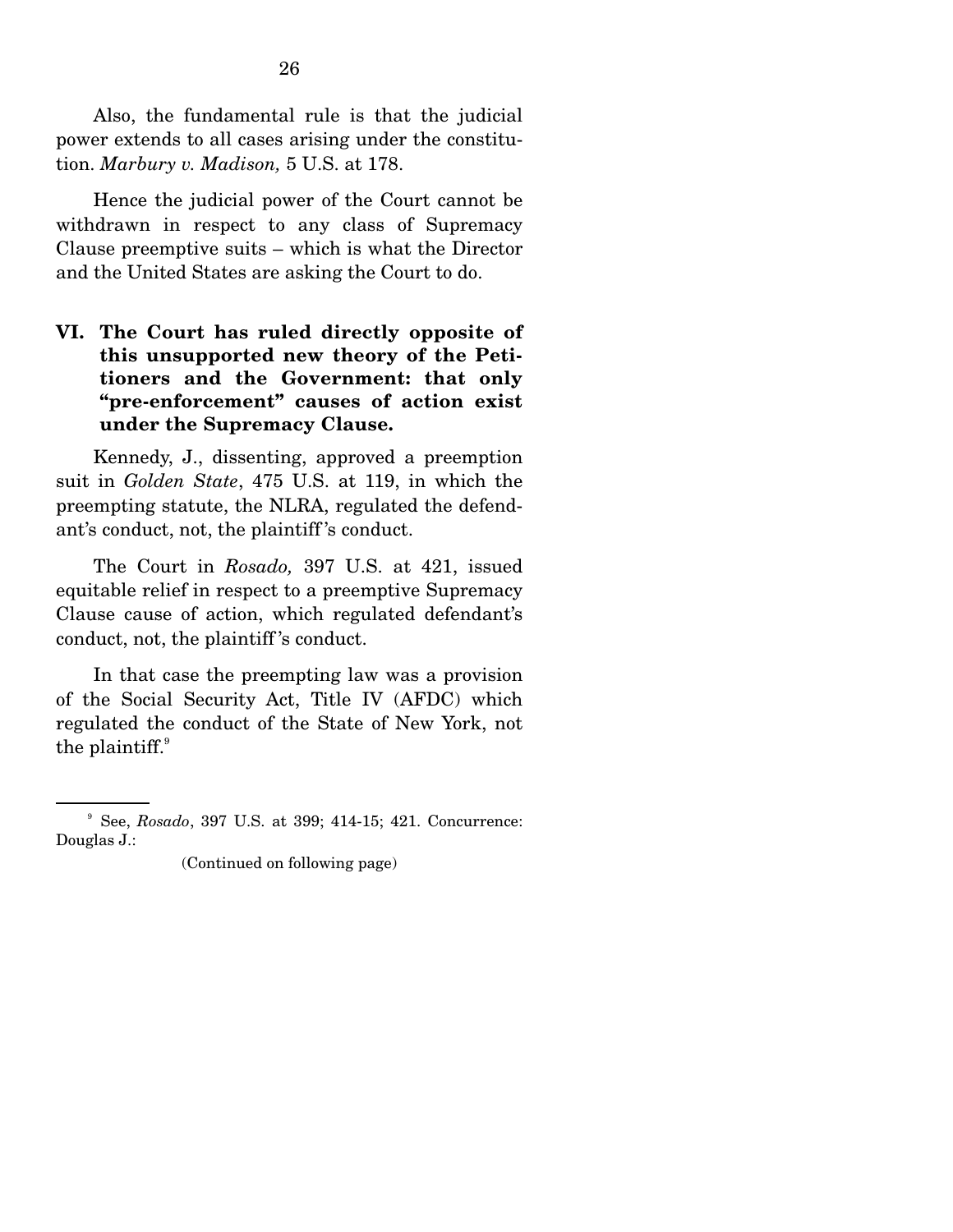The Court in the Contract Clause Cases, issued equitable relief in preemptive Supremacy Clause actions in which the State, not the plaintiff, was regulated. *Board of Liquidation,* 92 U.S. 531*; Allen,*  114 U.S. 311. I.e., the Contract Clause *prohibited the State* from interfering with contracts, and did not regulate the successful plaintiffs at all.

 These decisions and the view of Kennedy, J., refute the erroneous assertion that there is no preemptive Supremacy Clause cause of action in the universe except where the plaintiff sues to enjoin State regulatory action which regulated the plaintiff 's conduct.

### **VII. The claim that the Medicaid Act foreclosed Supremacy Clause suits has already been rejected by the Court, several times.**

 There is no evidence in the text or structure of the Medicaid that Congress intended to specifically foreclose any ability of beneficiaries or providers to

The claims below included the "statutory claim" that "the State's reduction in the overall level of payments ... violated  $\S 402(a)(23)$  of the Social Security Act," so that the district court had pendent jurisdiction to decide the federal law claim. (397 U.S.C. at 423-425).

Thus *Rosado* was a suit to enjoin State action in violation of federal law, in respect to which the preempted State action had nothing to do with regulating the conduct of the plaintiffs in that case.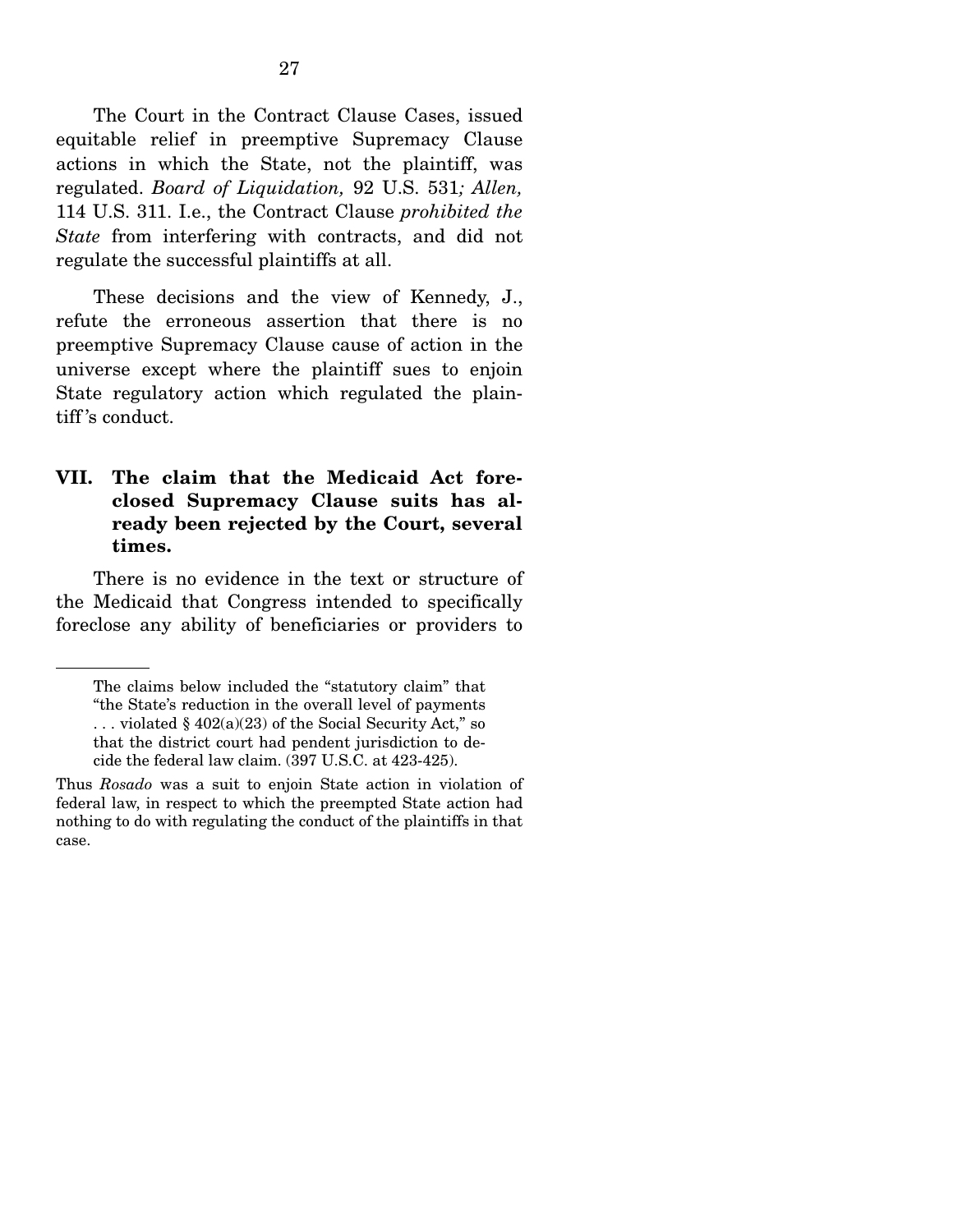sue to obtain a remedy under any provision of the Act. *See Blessing v. Freestone,* 520 U.S. 329, 346-348 (1997) (citing with approval holding in *Wilder v. Virginia Hospital Assn.*, 496 U.S. 498, 521 (1990), that federal government's power to reject state Medicaid plans or to withhold federal funding to States whose plans did not comply with federal law, accompanied by limited state grievance procedures for individuals, was insufficient to preclude reliance on a cause of action for preemption.

 Also, *see,* the seminal case of *Rosado,* 379 U.S. at 420:

We have considered and rejected the argument that a federal court is without power to review state welfare provisions or prohibit the use of federal funds by the States in view of the fact that Congress has lodged in the Department of HEW the power to cut off federal funds for noncompliance with statutory requirements. We are most reluctant to assume Congress has closed the avenue of effective judicial review to those individuals most directly affected by the administration of its program. Cf. *Abbott Laboratories v. Gardner*, 387 U.S. 136, (1967); *Association of Data Processing Service Organizations v. Camp*, 397 U.S. 150 (1970); *Barlow v. Collins*, 397 U.S. 159 (1970). We adhere to *King v. Smith*, 392 U.S. 309 (1968), which implicitly rejected the argument that the statutory provisions for HEW review of plans should be read to curtail judicial relief.

--------------------------------- ---------------------------------